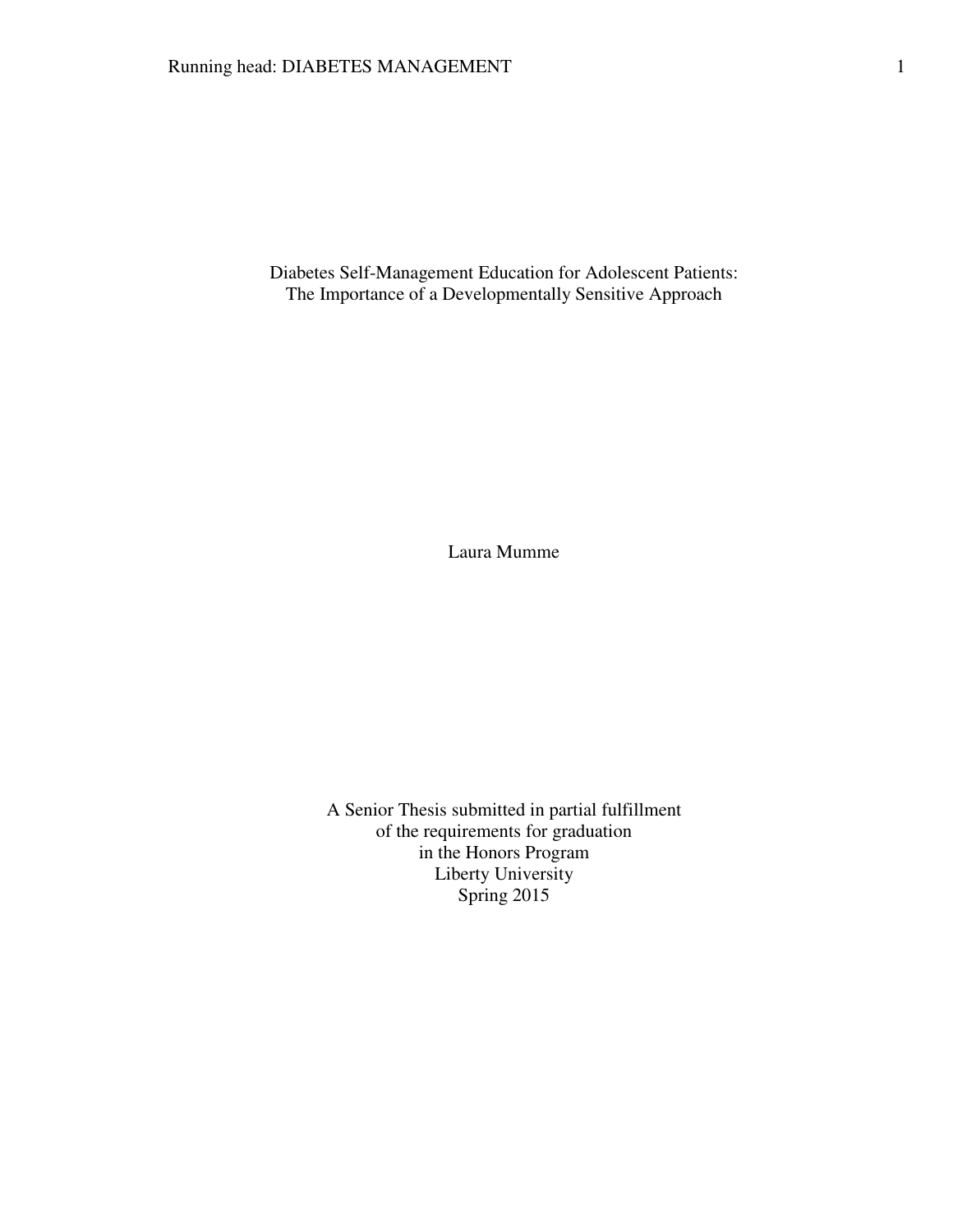Acceptance of Senior Honors Thesis

This Senior Honors Thesis is accepted in partial fulfillment of the requirements for graduation from the Honors Program of Liberty University.

> Tonia Kennedy, Ed.D., MSN, RN, CCRN Chair of Thesis

\_\_\_\_\_\_\_\_\_\_\_\_\_\_\_\_\_\_\_\_\_\_\_\_\_\_\_\_\_\_

Lucinda A. Drohn, MSN, RN Committee Member

\_\_\_\_\_\_\_\_\_\_\_\_\_\_\_\_\_\_\_\_\_\_\_\_\_\_\_\_\_\_

Michael R. Korn, Dr. rer. nat. Committee Member

\_\_\_\_\_\_\_\_\_\_\_\_\_\_\_\_\_\_\_\_\_\_\_\_\_\_\_\_\_\_

Marilyn Gadomski, Ph.D. Assistant Honors Director

\_\_\_\_\_\_\_\_\_\_\_\_\_\_\_\_\_\_\_\_\_\_\_\_\_\_\_\_\_\_

\_\_\_\_\_\_\_\_\_\_\_\_\_\_\_\_\_\_\_\_\_\_\_\_\_\_\_\_\_\_ Date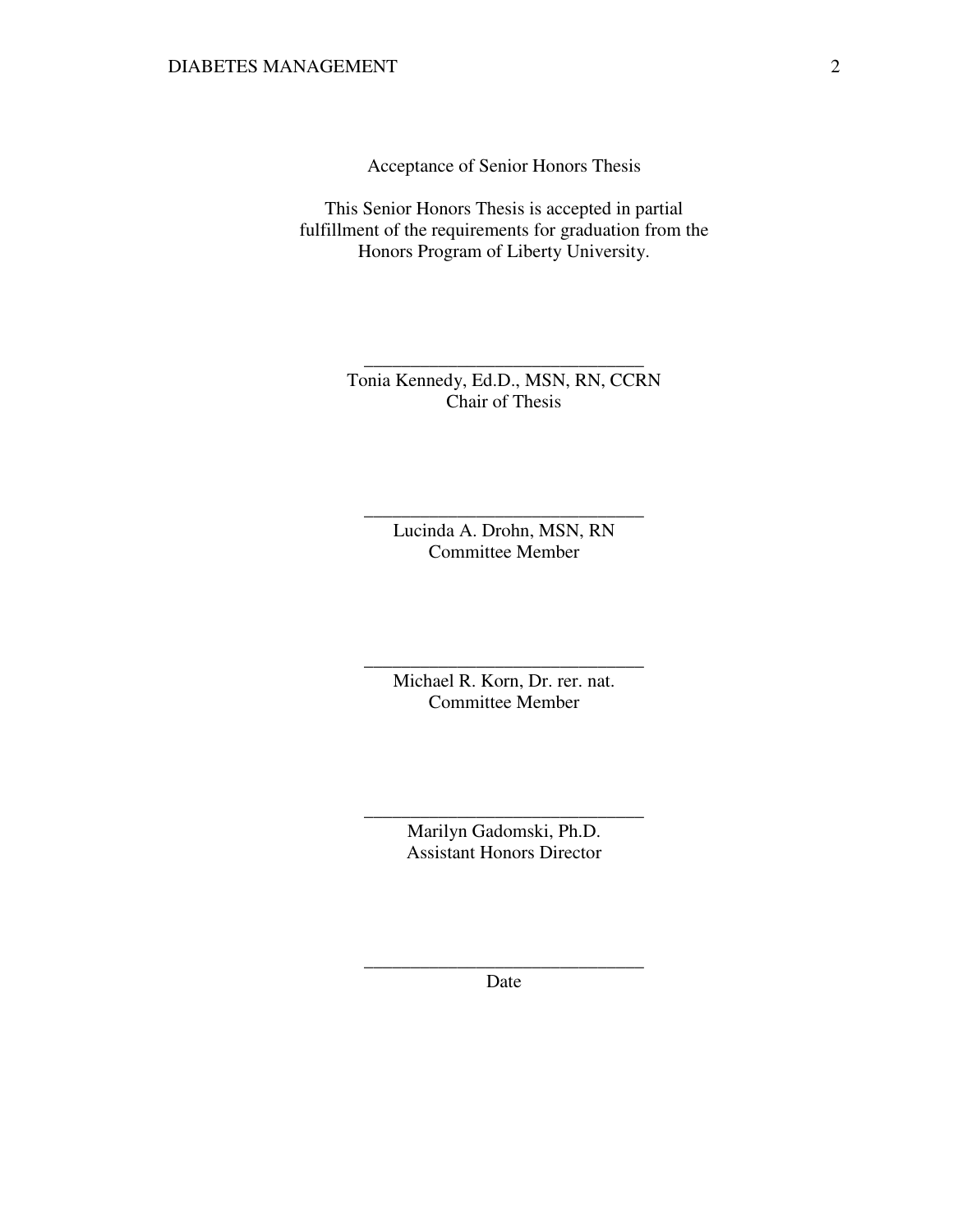### Abstract

The attention of healthcare providers to the developmental level of adolescent patients with type one diabetes (T1D) maximizes effective patient education and glycemic control. Due to the dynamic changes that occur in the mind and body during adolescence, self-care for adolescent T1D patients is overwhelming as it envelopes activities of everyday life. The disease process and the unique aspects of adolescence in relation to T1D are important for caregivers to consider. Developmentally appropriate teaching during the initial onset of the disease must inform the patient and the patient's family of the basics of the disease process and the daily care necessary for survival. Continuous and gradually increasing education is accomplished through regular appointments with the healthcare provider as well as through the gradual handing over of self-care responsibility from the parent to the adolescent. The physical and social needs of the adolescent should be incorporated into the education for the best results in compliance and adherence to the diabetes regimen. Motivational interviewing (MI) is an effective intervention for patients who are entering puberty and who experience increased ambivalence toward diabetes self-management.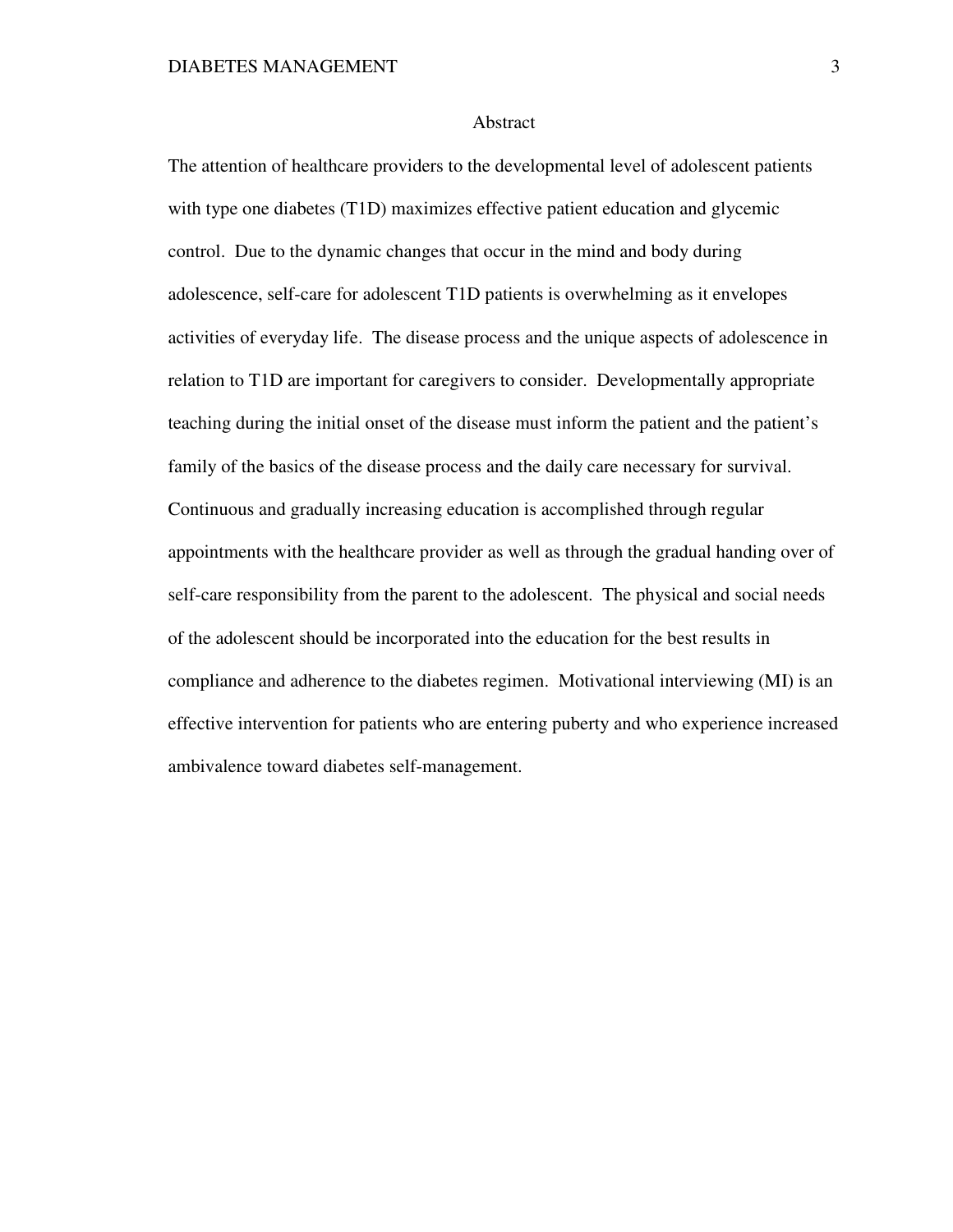Diabetes Self-Management Education for Adolescent Patients:

The Importance of a Developmentally Sensitive Approach

 Type 1 diabetes (T1D) is a disease that affects everyday life. Management of this disease is complex and is best accomplished when the adolescent is an active participant in his or her own care (Clement, 1995). Unfortunately, total self-management is not possible for persons at any developmental level during the initial diagnosis (Schiffrin, 2001). The goal of diabetes education is to motivate the patient to implement behavioral changes that promote tight glycemic control in the initial period and for the long stretch (Michel, 2011).

 In adolescence, children transition into adulthood and experience dramatic physical, cognitive, social and emotional changes. Puberty refers to the initiation of reproductive organ functioning along with the accompanying developmental processes and secondary sex characteristics. The period of adolescence begins with the appearance of secondary sex characteristics and ends with the completion of physical maturation. People experience these phenomena at different times; however, secondary sex features generally appear at 11 or 12 years of age and physical growth is often completed by 18 to 20 years of age (Kollar, 2013).

 An adolescent with T1D will experience barriers to a healthy lifestyle that relate to his or her developmental challenges. The adolescent period of life is characterized by a search for identity (Franklin & Prows, 2013). Puberty accompanies many physical and psychosocial challenges and the adolescent patient needs to continue to develop his or her growth despite the presence of chronic illness (Coffen & Dahlquist, 2009). However, these challenges tend to negatively affect blood glucose levels and glycemic control tends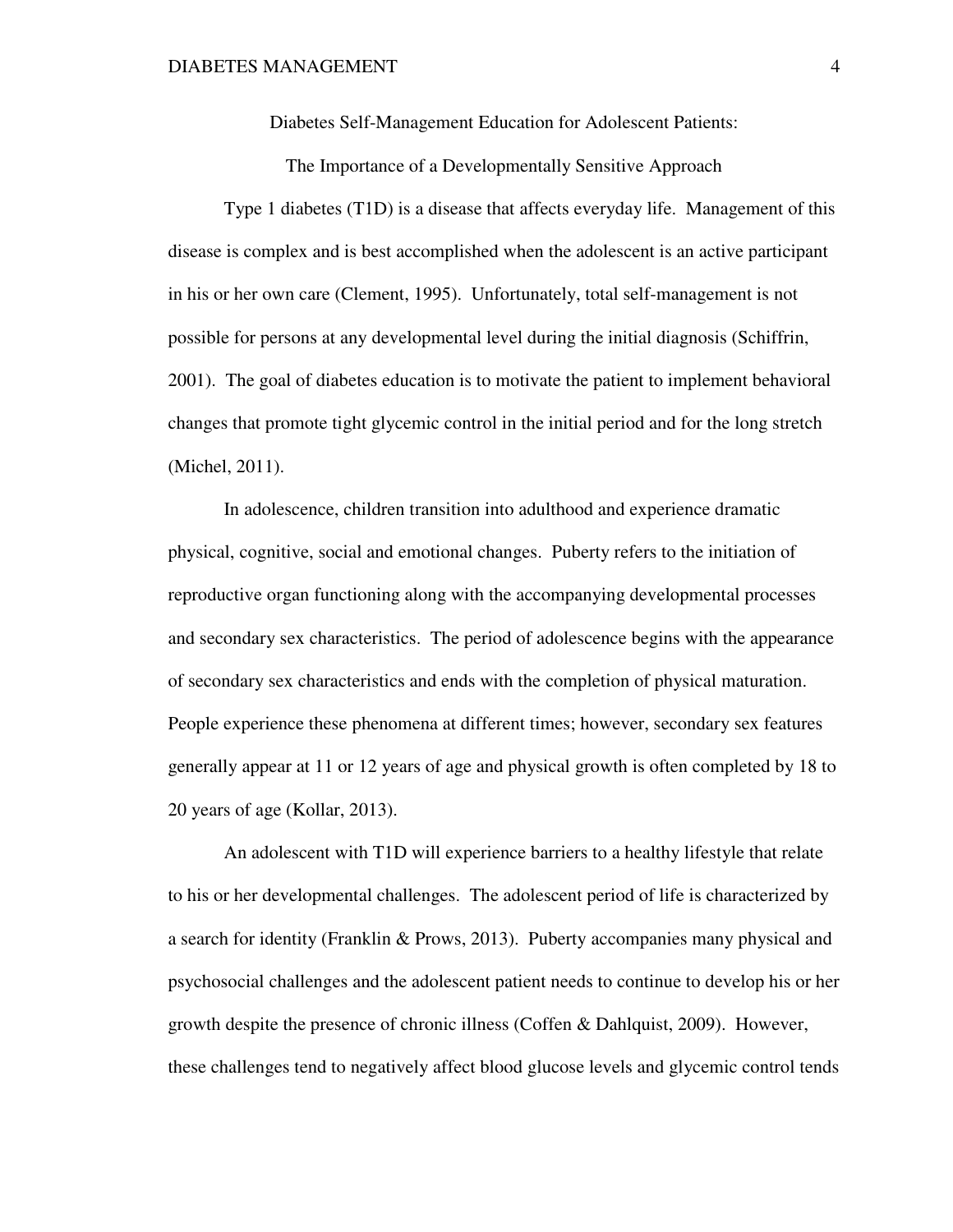to diminish during the transition to adolescence (Christie et al., 2009; Coffen  $&$ Dahlquist, 2009; Lowes & Fernandes, 2008; Trast, 2014). Patient education that properly assesses the psychological needs of the adolescent will empower the patient to cope with diabetes and achieve normal developmental landmarks during this transitional period of life (Coffen & Dahlquist, 2009). Psychological therapy of adolescents with T1D has been shown to improve glycemic control (Serlachius et al., 2014), and by extension reduce long term complications (The Diabetes Control, 1993).

 Adolescents are intensely social in their activities. They are growing more independent from parents and moving closer to friends. Peer groups strongly influence adolescent behavior; an adolescent desires to belong to a group and will act in such a way as to attain establishment within a group of peers (Kollar, 2013). Group education can enhance compliance and the desire to develop proficiency in their self-care skills. Educators can also facilitate normalization by gathering adolescent T1D patients in group settings and allowing them to share their experiences, skills, and information. This setting also provides the patients with a sense of belonging and gives them an avenue for trying different roles and developing their identities (Docherty, Barfield, Thaxton, & Brandon, 2013).

 The initial education must provide the patient with the basic survival instructions so that the patient will avoid life-threatening situations. Discussing the pathogenesis of the disease helps the adolescent understand what is going on inside of his or her body. Having an understanding of the disease process also provides a knowledge base for understanding the necessity of treatment. The patient needs to understand the actions and purpose of the hormone insulin and the detrimental effects of the lack of insulin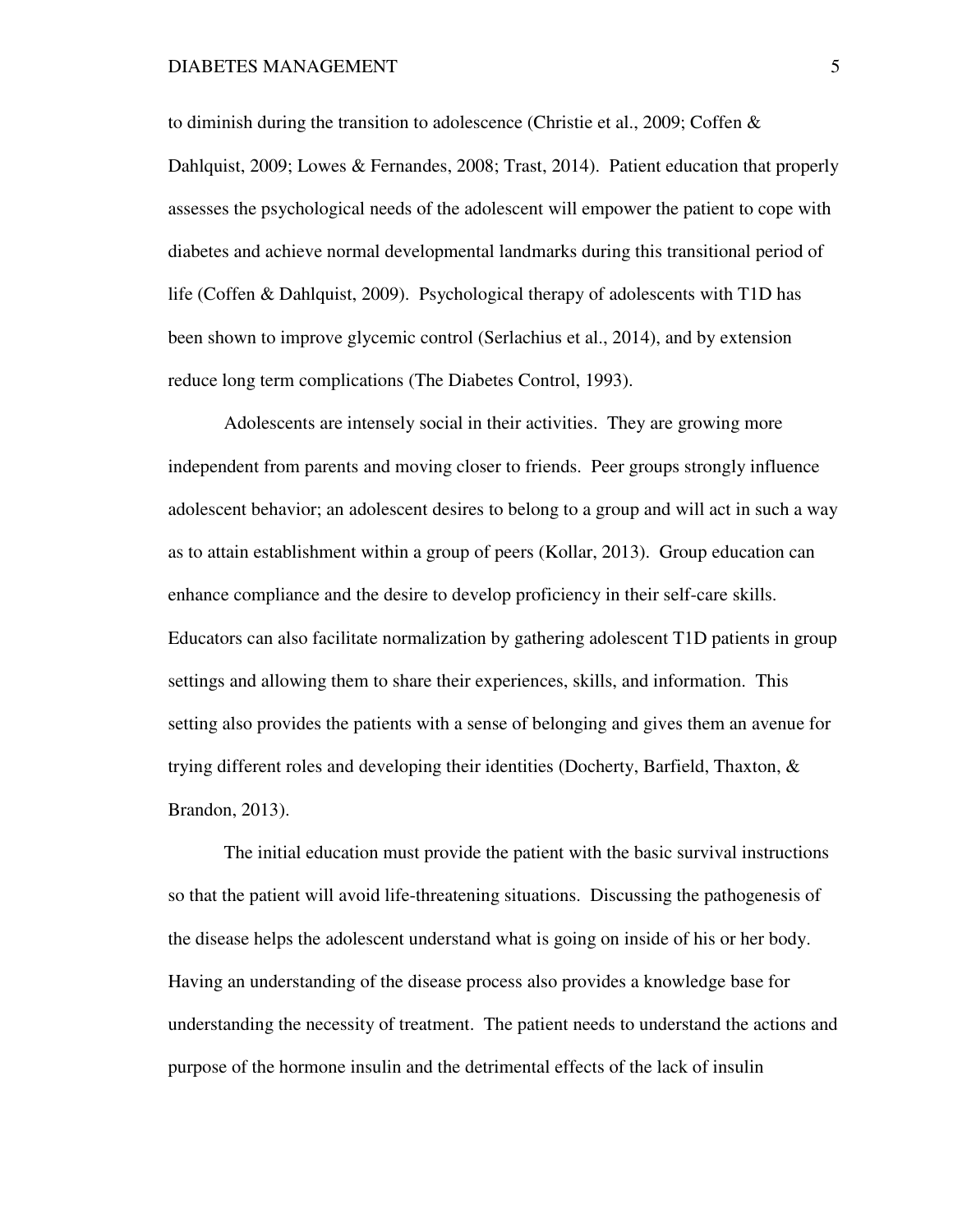production by the pancreas. It is also important for the educator to provide psychological support by explaining to the adolescent that T1D is not necessarily caused by something that the patient did or did not do. The educator must relate the information in terms that the patient can understand so that the patient can develop an appropriate concept of the disease. The patient should understand the implications of preprandial and postprandial blood glucose levels so that the patient can effectively manage insulin therapy. Glycosylated hemoglobin ( $HgbA_{1c}$ ) readings are telling of the overall glucose levels in the past three months and will be emphasized in the patient's future education (Lange, Swift, Pankowska, & Danne, 2014).

 Insulin is available in multiple forms. Types of insulin vary and can be tailored to the patient's specific needs; adherence to the insulin regimen should be emphasized (Lange et al., 2014). Acute complications such as diabetic ketoacidosis may occur if regular insulin therapy is neglected (Jones, Brashers, & Huether, 2010). Chronic complications result from the effects of hyperglycemia when blood glucose levels are not controlled effectively (The Diabetes Control, 1993).

 Initial patient education also includes information regarding hypoglycemia, exercise, and nutrition. The patient should be introduced to the signs, symptoms, and probable causes of hypoglycemia, which can quickly escalate if it is not treated swiftly (Lange et al., 2014). Exercise and nutrition need to be discussed as they relate to changes in the blood sugar. Although the patient should receive initial teaching on exercise and nutrition, the teaching should be built up and developed throughout the disease process, so the patient does not become overwhelmed and less likely to comply with the regimen (Coffen & Dahlquist, 2009). It is beneficial to emphasize the more pertinent self-care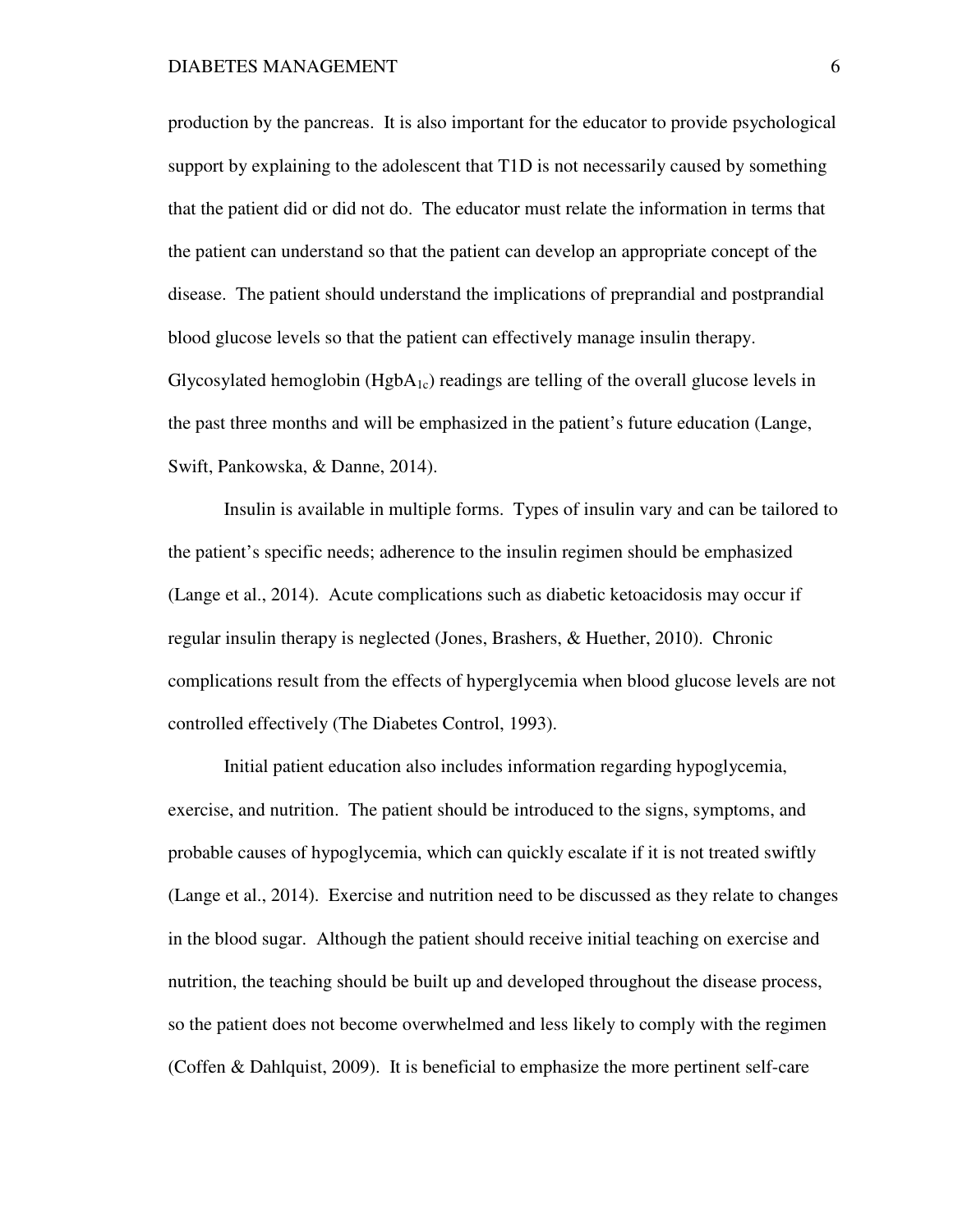activities with the adolescent and to discuss the nutrition plan and exercise schedule with the parent. The meal plan should be realistic enough for the patient to adhere to it. Meal planning should give attention to the glycemic index of foods and the patient's blood glucose levels in relation to insulin administration for each meal. When parents of adolescents with T1D govern the meal plan, these patients have better clinical outcomes (Swift, 2007). The parent or primary caregiver can then gradually transfer self-care activities over to the adolescent in accordance with the adolescent's readiness for increased responsibility and involvement (Roper et al., 2014). The goal of these efforts is the maintenance of tight blood glucose control as blood glucose levels that are uncontrolled are associated with increased morbidity in diabetic persons (The Diabetes Control, 1993).

 There are numerous aspects to the management of diabetes. Covering all of these aspects during the first hospital admission is overwhelming for the adolescent and is not advised. Rather, it would be better for the educator to go into realistic depth in a few vital areas of self-care and then gradually build up the adolescent's holistic self-care abilities. Bulk information cannot be immediately absorbed, but life experience provides a medium of attachment and retention for further teaching (Coffen & Dahlquist, 2009).

 Because diabetes education for adolescent patients is much more complex than transmission of facts, behavioral modification therapy is indicated (Lange et al., 2014). Motivational Interviewing (MI) is a behavioral change technique that is patient-focused and helps address the patient's ambivalence to change. MI affects change by increasing the patient's awareness of his or her own desire to change and be healthy (Rollnick, Miller, & Butler, 2007). Performing glucose checks, administering insulin, narrow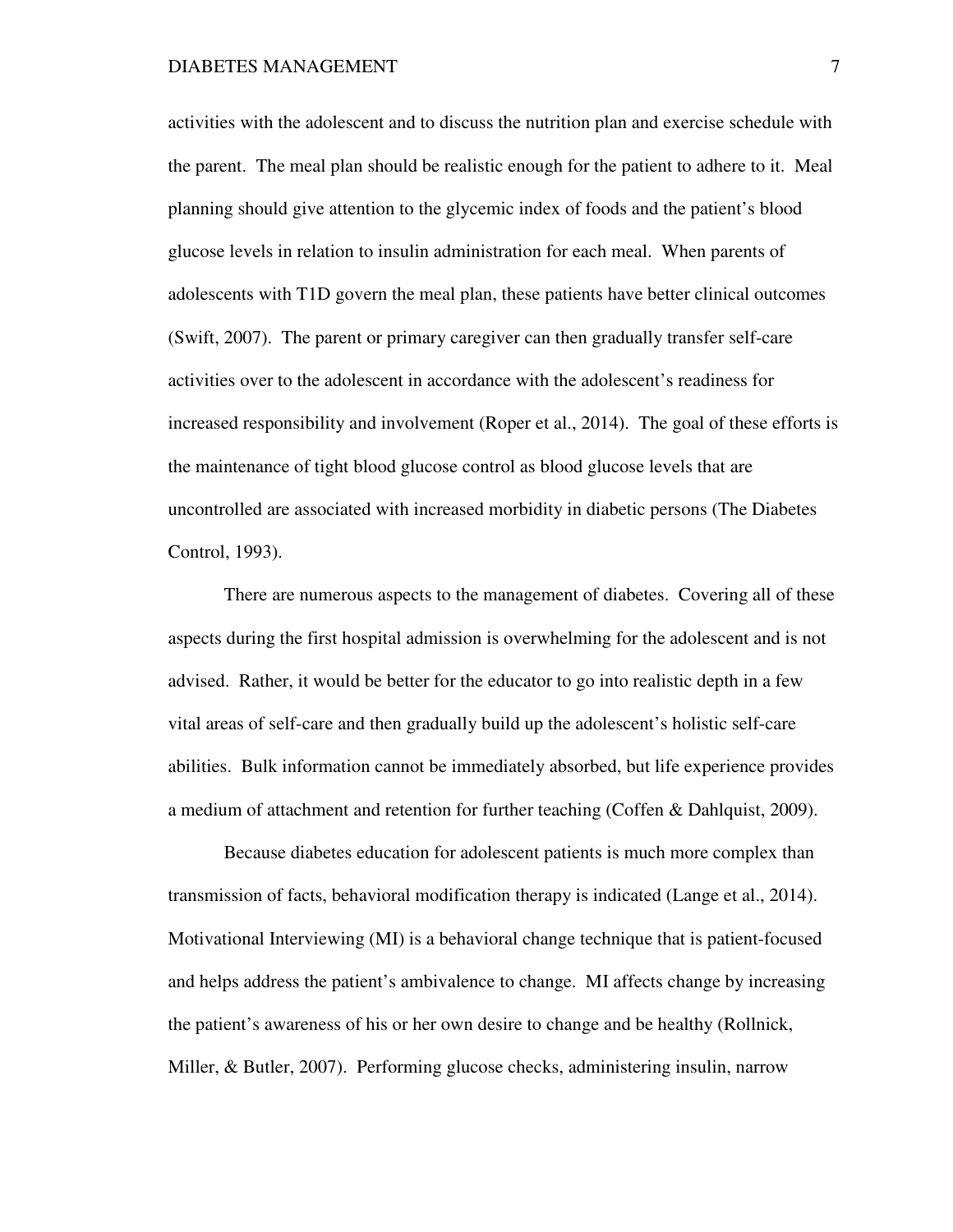dietary allowances, and monitored physical activity are only a few of the aspects to diabetes self-care that can cause the adolescent to feel different and isolated from his or her peers. The distaste for standing out can discourage an adolescent's self-care practices for the sake of achieving peer acceptance (Naar-King & Suarez, 2011). Addressing the patient's barriers to self-care must take place before solutions can be developed. MI takes the stance that people want to be healthy, but the behavioral changes that lead to health can seem daunting, which causes resistance to change. It is not the end goal of being healthy that is undesirable, but the journey to get there (Rollnick et al., 2007). MI focuses on building the adolescent's intrinsic desire to change and achieve a normal life (Naar-King & Ellis, 2011). This technique is sensitive to the patient's developmental level and autonomy and has been found to be an effective intervention for adolescents with chronic diseases, such as T1D (Naar-King & Ellis, 2011; Rollnick et al., 2007).

 When the adolescent is an active participant in his or her own care and when selfcare responsibilities are transferred to the patient gradually, clinical outcomes are better (Clement, 1995; Coffen & Dahlquist, 2009). Healthcare providers should be alert for signs of diminished glycemic control in an adolescent because of the known psychosocial and physical predispositions of this age group (Christie et al., 2009). Although adolescents are capable of achieving competency in diabetes self-management, developmental issues often present barriers to self-care. For this reason, adolescents should receive care that addresses their developmental needs and helps them to overcome challenges and attain a healthy lifestyle (Lange et al., 2014). Simply prescribing medications and loading the patient with information are not enough to affect optimal health in the adolescent patient. Research has delineated the necessary self-care activities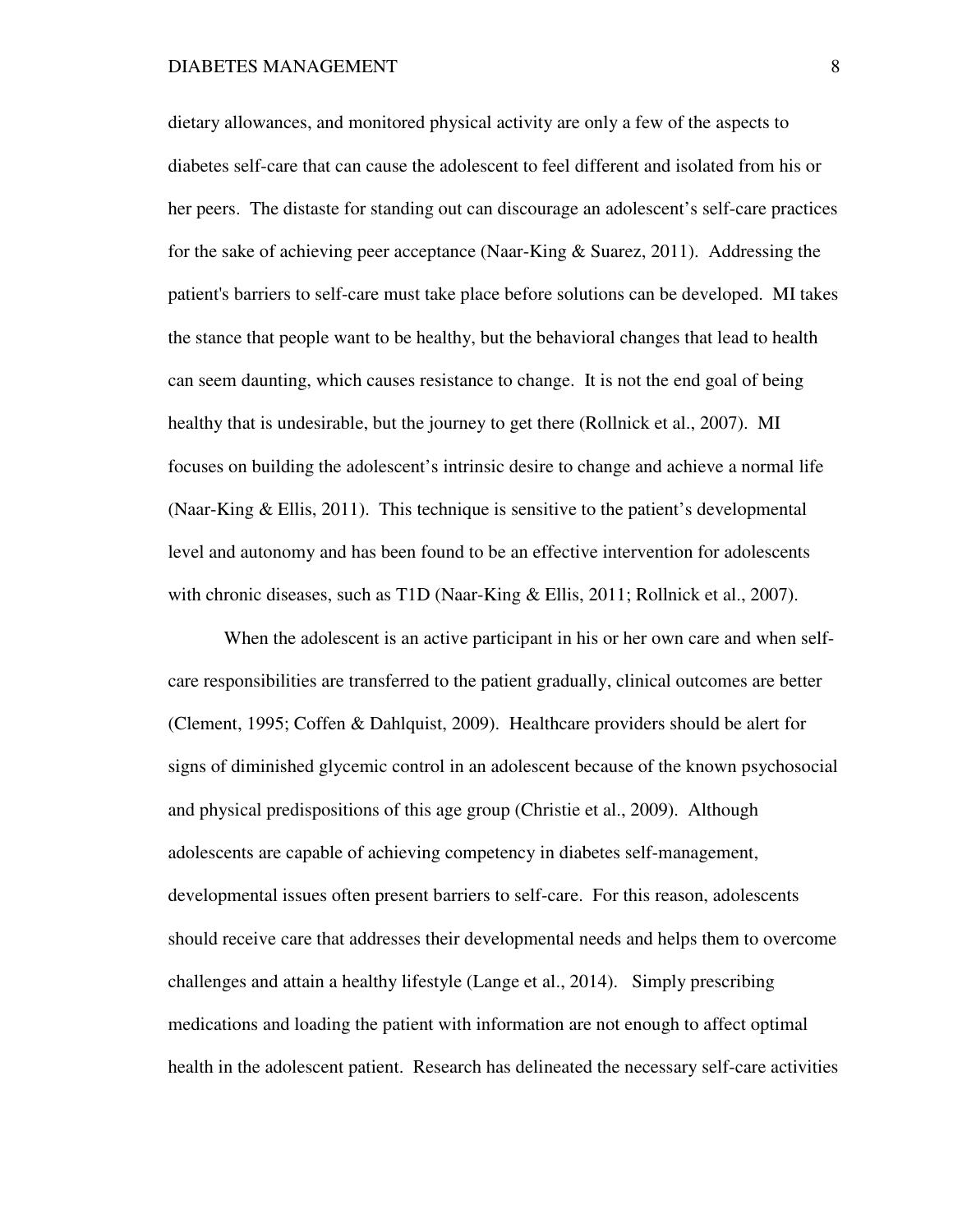that diabetes patients should incorporate into their lifestyle for optimal outcomes, and so the challenge is to get the patient to put these activities into practice. MI is a developmentally appropriate and effective technique for addressing ambivalence to change and for promoting intrinsic motivation for improved diabetes self-care. Healthcare providers and adolescents with T1D alike will benefit from the incorporation of MI into patient care (Naar-King & Suarez, 2011). Because of this benefit, incorporation of MI into the plan of care for adolescents with T1D should be considered.

### **Carbohydrate Metabolism**

 T1D completely alters the metabolism of carbohydrates, the body's initial source of energy. Carbohydrates are broken down into monosaccharides during digestion and then released into the blood stream through the intestinal walls (Swinny, 2013). Glucose is a six-carbon monosaccharide that provides the body with an efficient source of energy (Guven, Matfin, & Kuenzi, 2009).

 Glucose is taken into cells through the effects of insulin. In a well-oxygenated cell, glucose will undergo aerobic glycolysis and yield pyruvate. Upon entering the mitochondria of the cell, pyruvate can then be transformed by pyruvate dehydrogenase into acetyl coenzyme A (CoA), which fuels the tricarboxylic acid (TCA) cycle, also known as the Krebs cycle or the citric acid cycle. Through this cycle, pyruvate yields carbon dioxide  $(CO<sub>2</sub>)$ , three nicotinamide adenine dinucleotide (NADH) molecules, and one flavin adenine dinucleotide ( $FADH<sub>2</sub>$ ) molecule. NADH and  $FADH<sub>2</sub>$  are able to donate electrons to the electron transport chain located in the inner membrane of the mitochondria. As electrons are passed down the electron transport chain they lose energy. This energy is captured, in part, by adenosine triphosphate (ATP) when it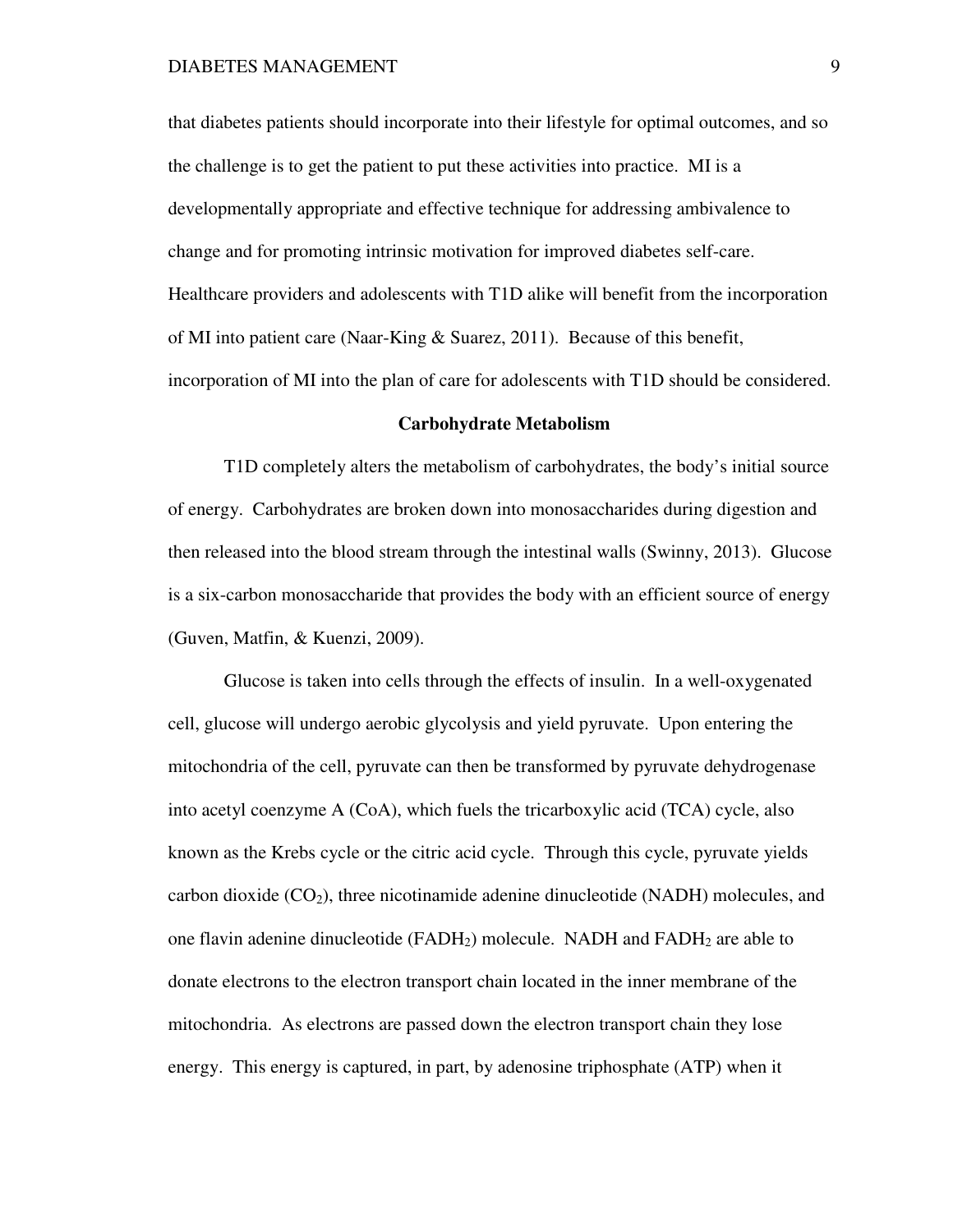undergoes oxidative phosphorylation from adenosine diphosphate to ATP. ATP is a high-energy compound that releases approximately 7.3 kcal/mol (30.7 kJ) for each phosphate group hydrolyzed. This is the energy that makes glucose metabolism so valuable to the body (Harvey & Ferrier, 2011).

# **Insulin**

 Insulin is an anabolic hormone that lowers blood glucose levels. The precursor of insulin, called proinsulin, is a molecule composed of an A peptide, a B peptide, and a C peptide. The beta cells synthesize insulin from proinsulin by cleaving both ends of the C peptide from proinsulin, leaving the A and B peptide as the active form of insulin. Insulin synthesis in the beta cells is stimulated by parasympathetic activity or increased blood levels of glucose, amino acids, free fatty acids, or digestive hormones. Insulin production diminishes in the presence of hypoglycemia, sympathetic stimulation of pancreatic alpha cells, and hyperinsulinemia. Without insulin, glucose cannot permeate the cell membrane of the tissues. Insulin released from the pancreas travels to a tyrosinekinase receptor subtype which then triggers phosphorylation of the insulin receptor substrate I and of other proteins. These actions result in the movement of glucose transporter (GLUT) proteins to the cell membrane where they act as catalysts of glucose intake. Without GLUT proteins, cellular glucose uptake would be significantly slower (Brashers & Jones, 2010; Guven et al., 2009)

 Insulin also lowers blood glucose levels by promoting the storage of glucose as glycogen by the liver. Insulin inhibits proteolysis by inhibiting gluconeogenesis, the formation of new glucose molecules from amino acids and other compounds. On the contrary, protein synthesis is increased in the presence of insulin as insulin stimulates the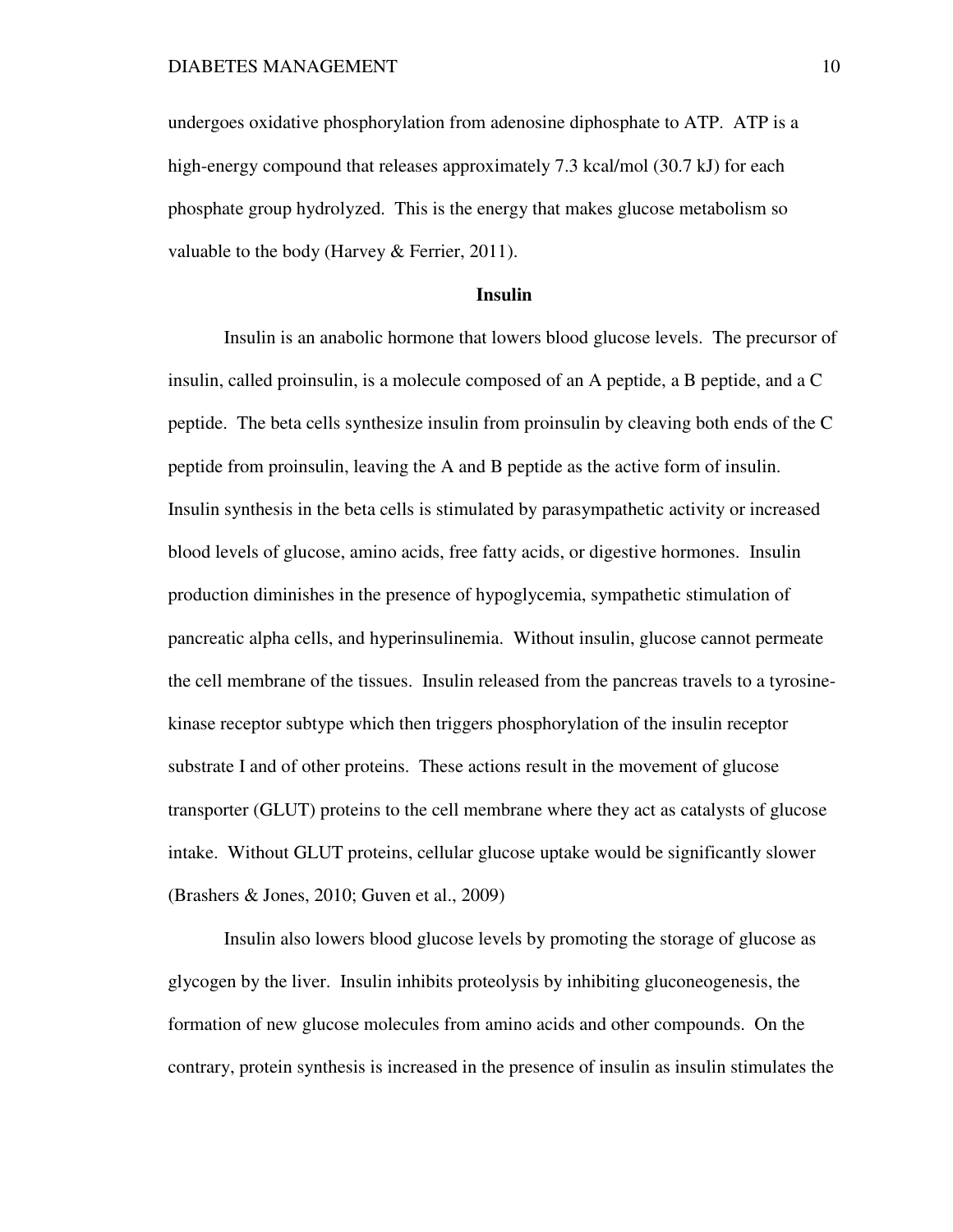active transport of amino acids into cells. Fat metabolism is also affected by insulin. Insulin draws glucose into fat cells, allows for triglyceride synthesis from glucose, and halts the breakdown of stored triglycerides in the cells (Guven et al., 2009).

# **Pathophysiology of Type 1 Diabetes (T1D)**

 T1D is a disease in which the pancreas does not produces insulin due to autoimmune destruction of the insulin-secreting beta cells of the pancreas. There are rare cases of idiopathic T1D of which the cause cannot be identified as autoimmune (Guven et al., 2009). For the purposes of this discussion, T1D will be considered an autoimmune disease.

T1D is the result of the destruction of the beta cells by the body's own immune system. Therefore, the pathophysiology of T1D is marked by a stimulus that incites immune cells against pancreatic beta cells. The actual trigger varies from person to person; however, it involves interplay between genetic predisposition and environmental factors. Major histocompatibility complex (MHC) class II molecule genes in the DR and DQ loci are of particular importance in the pathogenesis of T1D. Human leukocyte antigen (HLA)-DQ and HLA-DR are correlated with a risk of T1D that is five to eight times higher than the general population. HLA-DR has been noted to relate to other autoimmune disorders as well. If a person has inherited the HLA-DR3 and the HLA-DR4 allele from both parents, this individual's risk of T1D is 20 to 40 times greater than average (Jones et al., 2010).

 Environmental triggers coupled with a genetic predisposition further heighten an individual's likelihood of developing T1D. Beta cell damage via the immune system has been associated with the presence of certain viruses, including congenital rubella,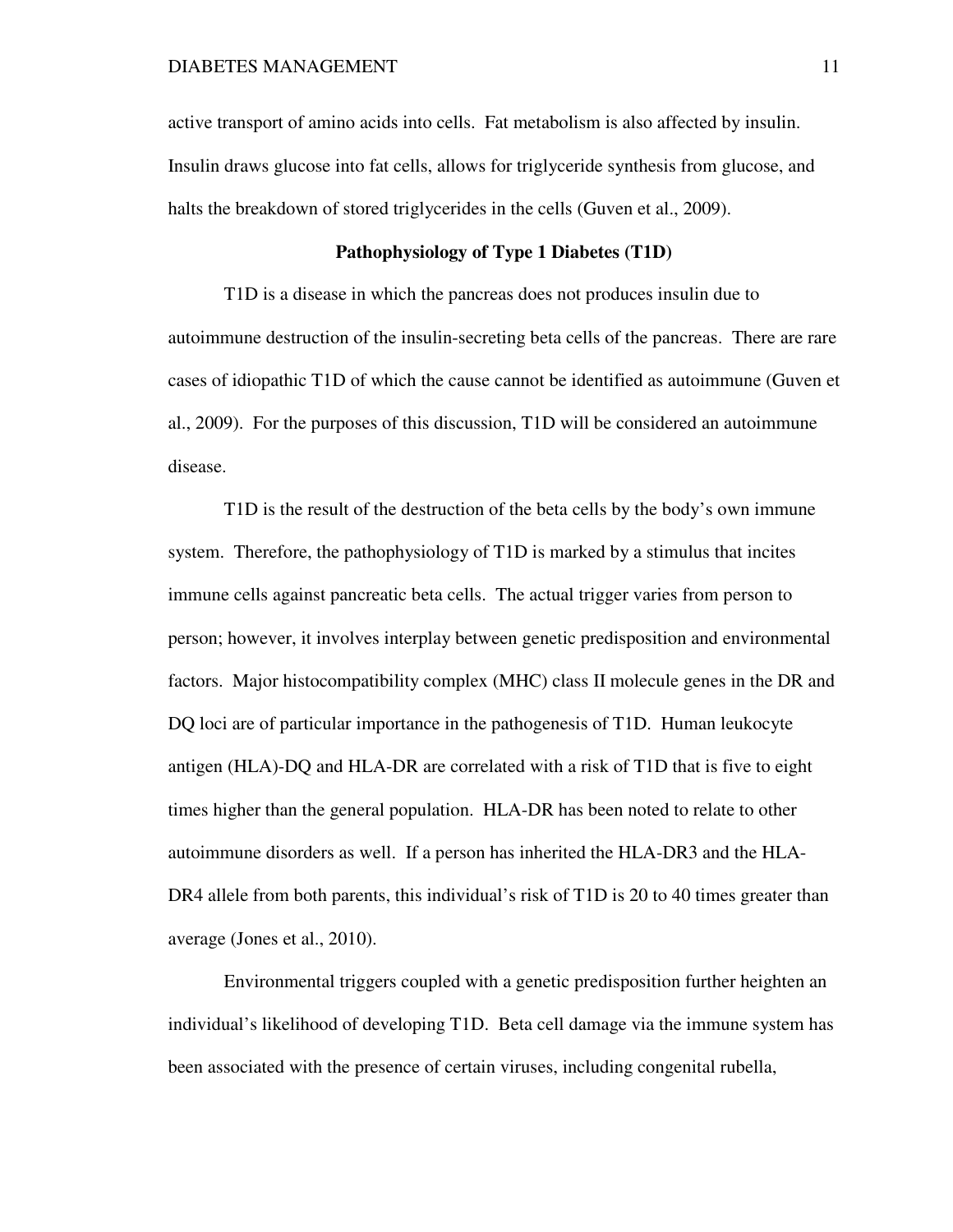cytomegaloviruses, mumps, and Epstein-Barr virus. Notably, 40% of individuals diagnosed with congenital rubella will develop T1D at some point. Bovine serum albumin which can be found in cow's milk is thought to be involved in stimulating beta cell autoantibodies. High dietary intake of nitrosamines and exposure to the rodenticide Vacor, the chemical alloxan, and the drugs Streptozotocin and Pentamidine are also environmental factors that increase the risk of developing T1D (Jones et al., 2010).

 In the presence of the various genetic and environmental factors, beta cell destruction occurs through T-cell mediated inflammation of the islets and autoantibody production against islet cells, insulin, and glutamic acid decarboxylase (GAD). Pancreatic islet cells present autoantigens on the cell surface that circulate in the blood and lymphatics. Antigen-presenting cells (APCs) detect and ingest these autoantibodies and, in turn, stimulate CD4+ T helper lymphocytes to secrete interleukin 2 (IL-2). IL-2 is a cytokine that stimulates the proliferation of beta cell autoantigen-specific T cytotoxic CD8 lymphocytes. These cytotoxic cells secrete granzymes and toxic perforins that further damage beta cells. CD4+ T helper cells also secrete interferon. Interferon is a cytokine that mediates the involvement of other proinflammatory cytokines and activates macrophages. The result is compounding activity against beta cell life (Jones et al., 2010).

 The T helper cells that produce IL-2 and interferon to promote inflammation also produce interleukin 4 (IL-4), which relates to the development of autoantibodies. IL-4 triggers B cell proliferation and antibody production. Autoantibodies to islet cells, insulin,  $GAD_{65}$ , and tyrosine phosphatases are found in 85% to 90% of individuals with T1D when fasting. Diminished beta cells can be detected by positive islet cell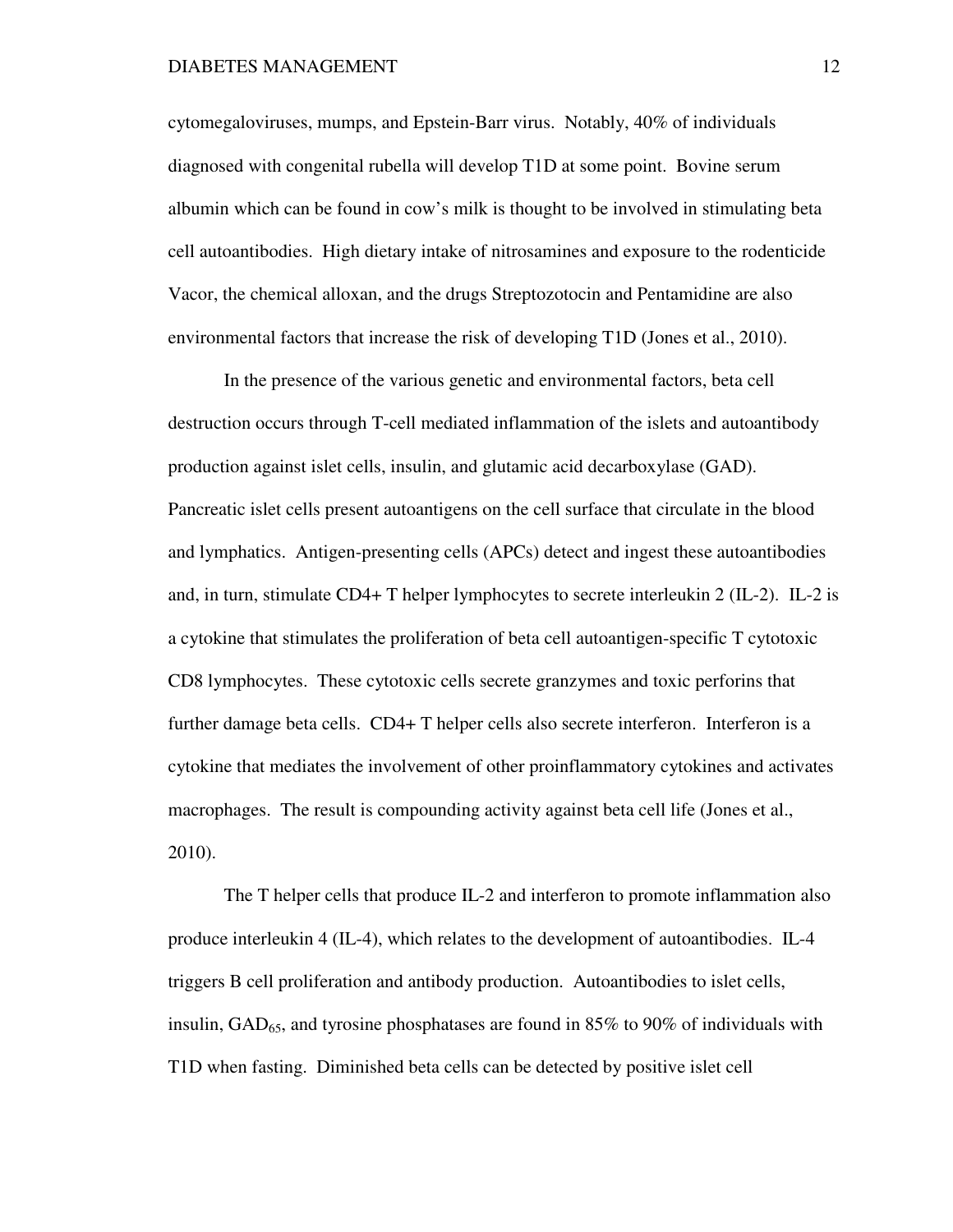autoantibodies in the blood years before a patient becomes symptomatic. This shows the slow autoimmune progression that typifies T1D. Insulin autoantibodies are more likely to develop during islet cell destruction. Thus, T1D develops due to inflammation and cell death of islet cells as well as the production of autoantibodies against beta cells, insulin, GAD, and other proteins. This results in the body's inability to cope with rising blood glucose levels (Jones et al., 2010).

# **Short-Term Complications**

 Acute complications of T1D can be either hypoglycemic or hyperglycemic in nature. Hypoglycemia can occur if the patient receives too much insulin treatment, exercises without extra carbohydrate intake, ingests alcohol without food, has inadequate or delayed meals, or loses weight while continuing the same medication regimen. Hypoglycemia can lead to very serious outcomes and the patient needs to be able to recognize the above actions that can lead to hypoglycemia as well as the symptoms and treatment of hypoglycemia. Hypoglycemia constitutes a blood glucose level below 70 mg/dL where the patient may experience increased sympathetic stimulation, headache, hunger, unsteadiness, altered vision, altered speech, seizures or coma. Upon recognizing the symptoms of hypoglycemia, the patient should first sit down and ingest 15 to 20 grams of carbohydrates. Then after waiting at least 15 minutes to reassess blood sugar levels the patient should call a healthcare provider if these measures are inadequate to relieve symptoms (Michel, 2011).

 Patients with T1D can experience a hyperglycemic condition called diabetic ketoacidosis (DKA). DKA is characterized by hyperglycemia, ketosis, and metabolic acidosis (Guven et al., 2009). In cases where there is a complete absence of insulin in the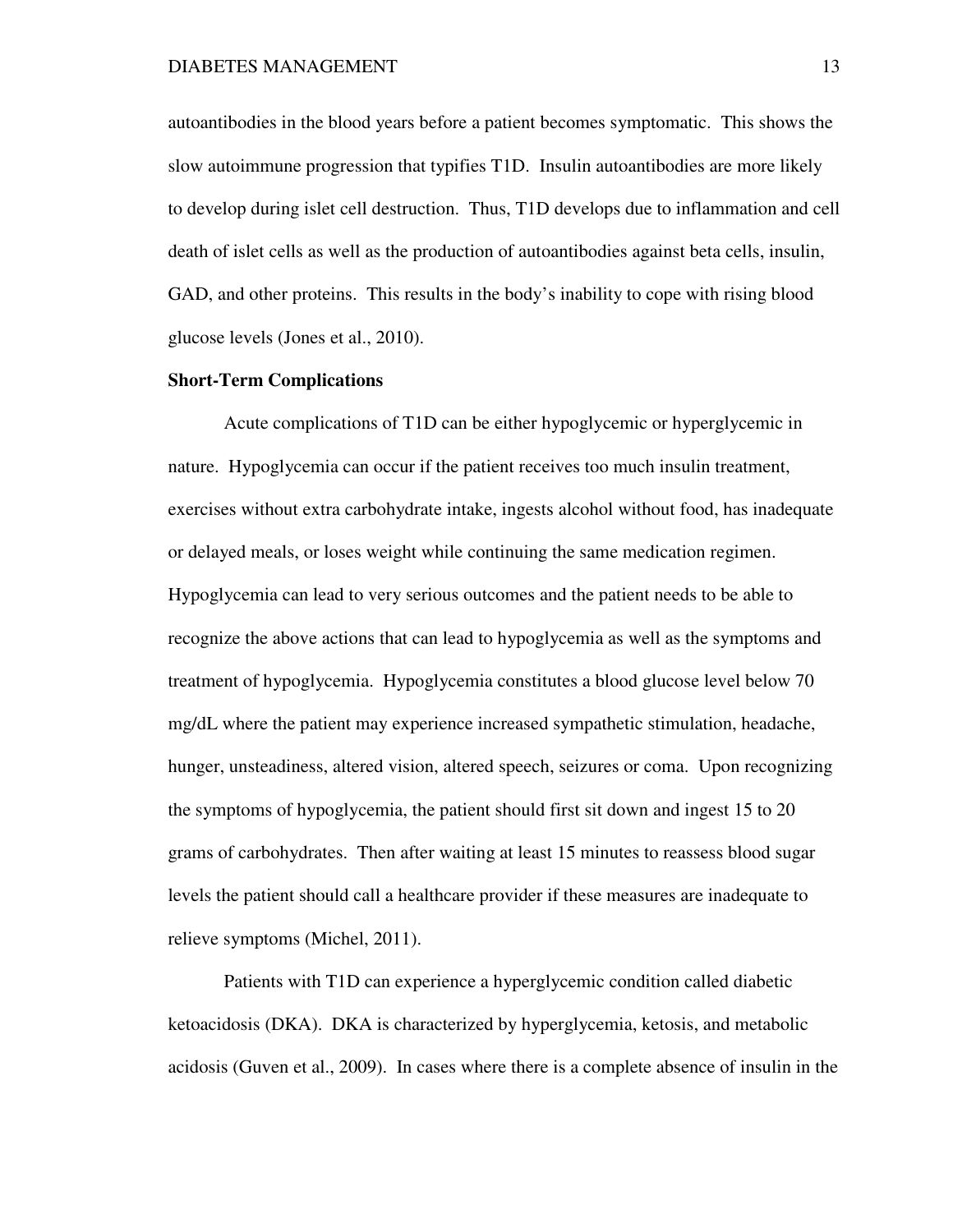blood, the body turns to fat tissue for energy because the cells are starved of glucose (Michel, 2011). Lipolysis generates ketone byproducts that increase the acidity of the blood while blood glucose levels raise unopposed (Michel, 2011). Insulin deficiency also leaves glucagon uninhibited which allows for the dysregulation of glycogenolysis and gluconeogenesis, further increasing blood glucose levels and protein degradation (Brashers & Jones, 2010).

 DKA can develop rapidly and lead to life threatening fluid imbalances. Emergency medical treatment includes intravenous (IV) access with carefully monitored fluid and electrolyte replacement. Fluid administration must be slow and closely monitored due to the potential of rapid fluid shifts to cause cerebral edema (Michel, 2011).

# **Long-Term Complications**

 Uncontrolled blood glucose levels lead to long-term complications in patients with T1D (The Diabetes Control, 1993). Patients who do not continue to have educational support for the management of their diabetes are at a higher risk of developing chronic co-morbidities (Lange et al., 2014). Even four to six years of diminished glycemic control during adolescence can permanently increase a patient's risk of developing co-morbidities (Silverstein et al., 2005). Poor glycemic control increases the risk of developing macrovascular damage, microvascular damage, and infection (Jones et al., 2010).

 Macrovascular complications are more common in patients with type 2 diabetes but are still a risk for those with T1D. Damage to the large and medium-sized vessels can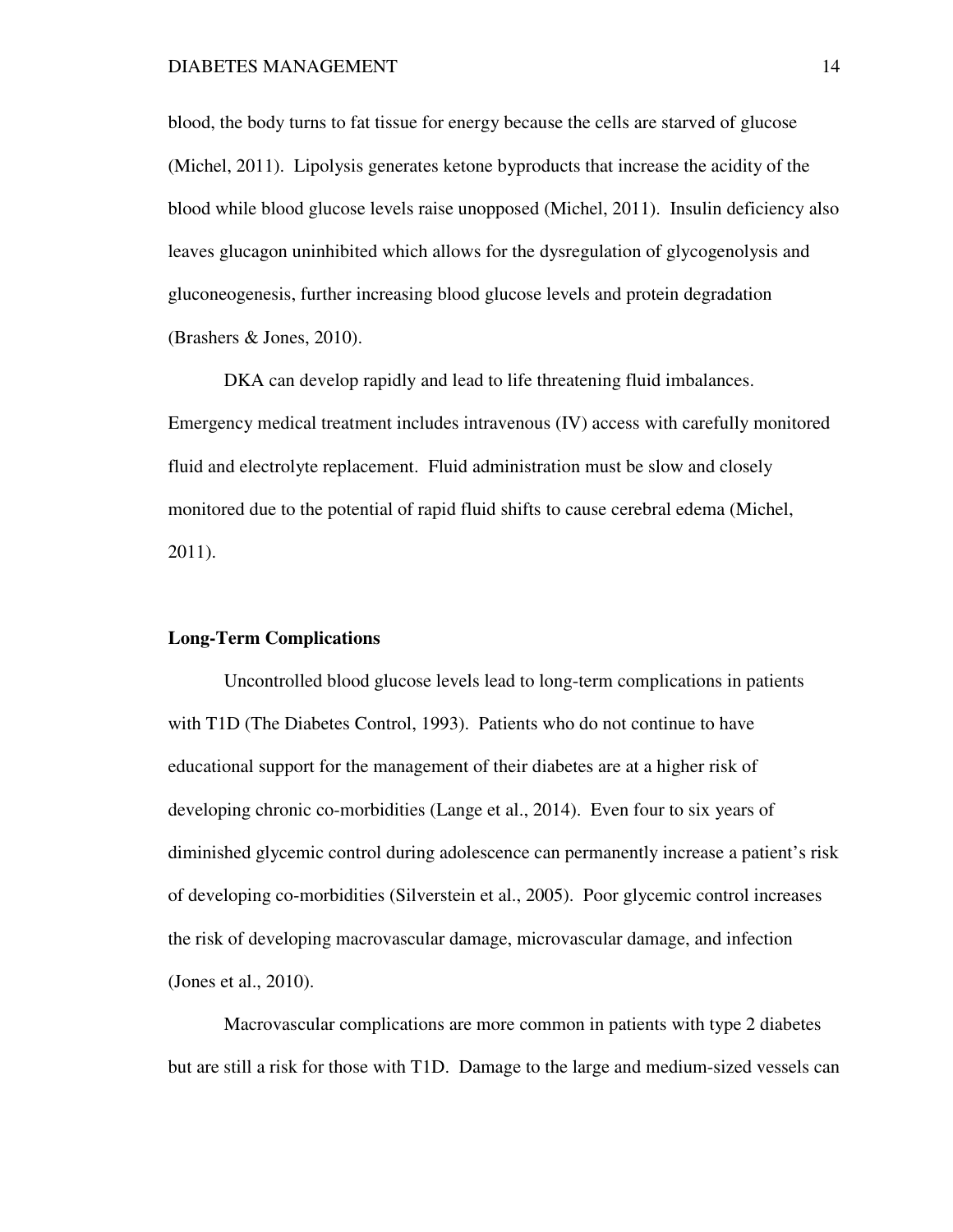lead to conditions such as coronary artery disease, stroke, and peripheral artery disease (Jones et al., 2010). Obesity, smoking, hypertension, a high-fat diet, and a sedentary lifestyle are factors that increase a patient's risk for macrovascular complications and should be addressed by the healthcare provider (Michel, 2011).

 The most common forms of microvascular damage include retinopathy, nephropathy, and neuropathy. The increased risk of infection in diabetic patients is multifactorial: 1) impaired vision due to retinopathy diminishes a first-line defense mechanism to skin breaks, 2) oxygen release from hemoglobin in red blood cells is more difficult when  $HgbA_{1c}$  levels increase, 3) microvascular and macrovascular changes diminish oxygen delivery and white blood cell availability, 4) the white blood cells that are available are functionally altered by ischemia and hyperglycemia, 5) pathogen proliferation may be enhanced due to the increased availability of glucose as a fuel source, 6) the inflammatory response to pathogens is lessened and signs and symptoms of infection may be unnoticed, and 7) the neuropathy of diabetes decreases the ability to sense injury and infection (Jones et al., 2010).

 Vessel damage is theorized to proceed through several mechanisms. Glucose metabolism for some tissues occurs via the polyol pathway. Glucose is shunted to the polyol pathway when the blood is hyperglycemic and is converted to sorbitol. Slowly, the sorbitol is converted to fructose, and the increased concentrations of both molecules pulls water into the vessels and out of the cells, predisposing them to injury. Sorbitol affects nerves by altering ion pumps, Schwann cells, and nerve conduction. Sorbitol also leads to swelling red blood cells and eye lenses. Hyperglycemia causes untimely activation of protein kinase C (PKC) in various tissues. PKC activation causes insulin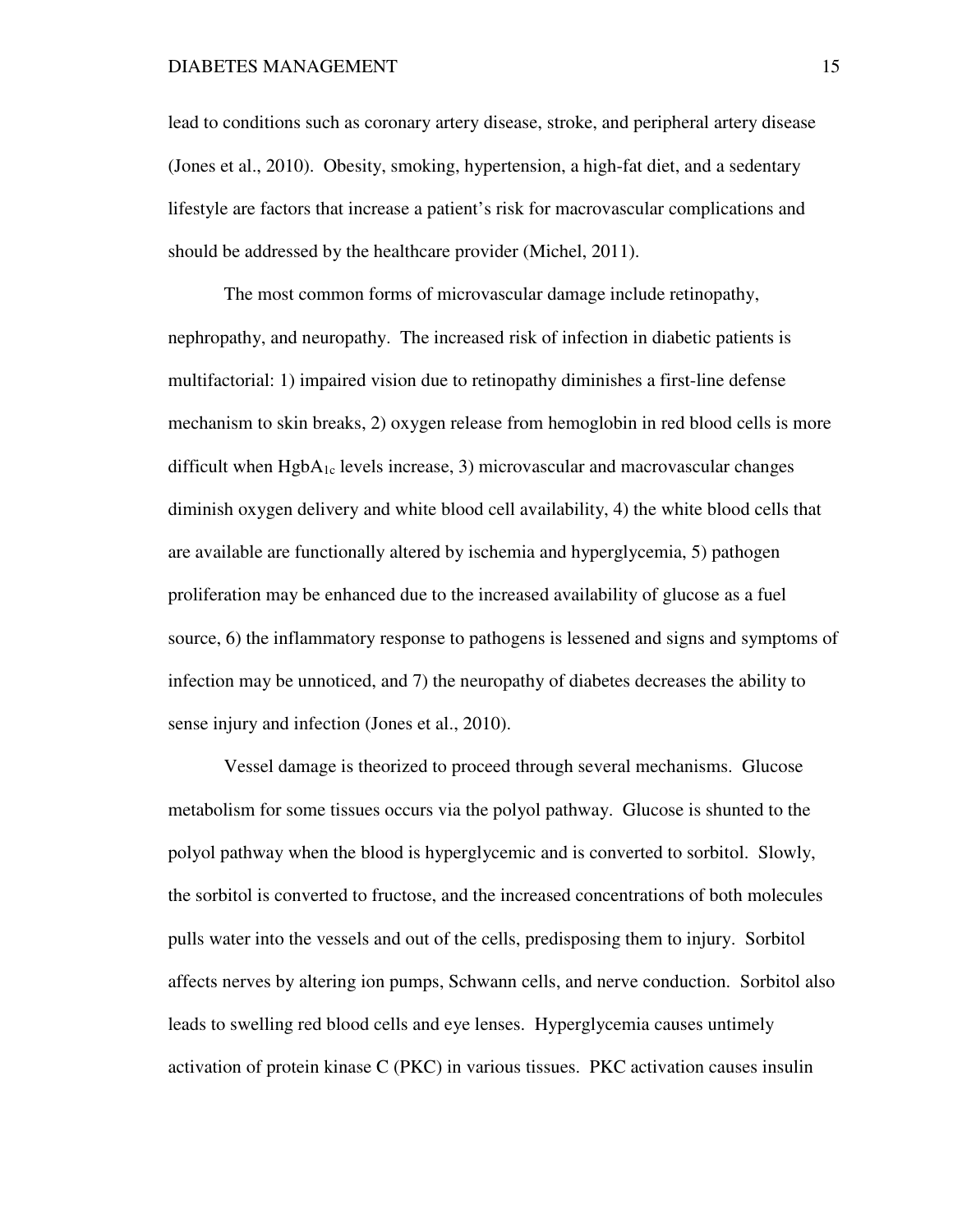resistance, cytokine production, rapid reproduction of vessel cells, intensified contractility, and enhanced permeability. The effect of inappropriately activated PKC is linked to macrovascular, microvascular and neurologic complications. Chronic hyperglycemia also shunts excess intracellular glucose into the hexosamine pathway which results in complications of insulin resistance and cardiovascular damage (Jones et al., 2010).

 Persistent hyperglycemia further damages vessels when glucose becomes attached to proteins, lipids, and nucleic acids in a phenomenon called nonenzymatic glycosylation. Specifically, glucose binds to vessel walls, interstitial tissue, and red blood cell proteins. It is the byproducts of glycosylation that are harmful. Based on the properties of these byproducts, injury may be caused by the following mechanisms: 1) thickening of the basement membrane of vessels and protein trapping in the membrane; 2) increased permeability of blood vessels and nerves; 3) release of cytokines and growth factors in the glomeruli and vascular smooth muscle, 4) triggering of lipid oxidation, oxidative stress, and inflammation; 5) nitric oxide inactivation; and 6) increased coagulation in the endothelium. Reactive oxygen species are more prevalent when blood sugar is chronically elevated; oxidative stress contributes to cellular injury as well as the development of gene products that secondarily induce cellular harm (Jones et al., 2010).

### **Patient Education**

 T1D affects daily life and entails complex management. Management of this disease is best accomplished when the adolescent takes responsibility for his or her own care (Clement, 1995; Michel, 2011). According to Michel (2011), "Patients who actively manage their diabetes care have better outcomes than those who do not" (p. 1240).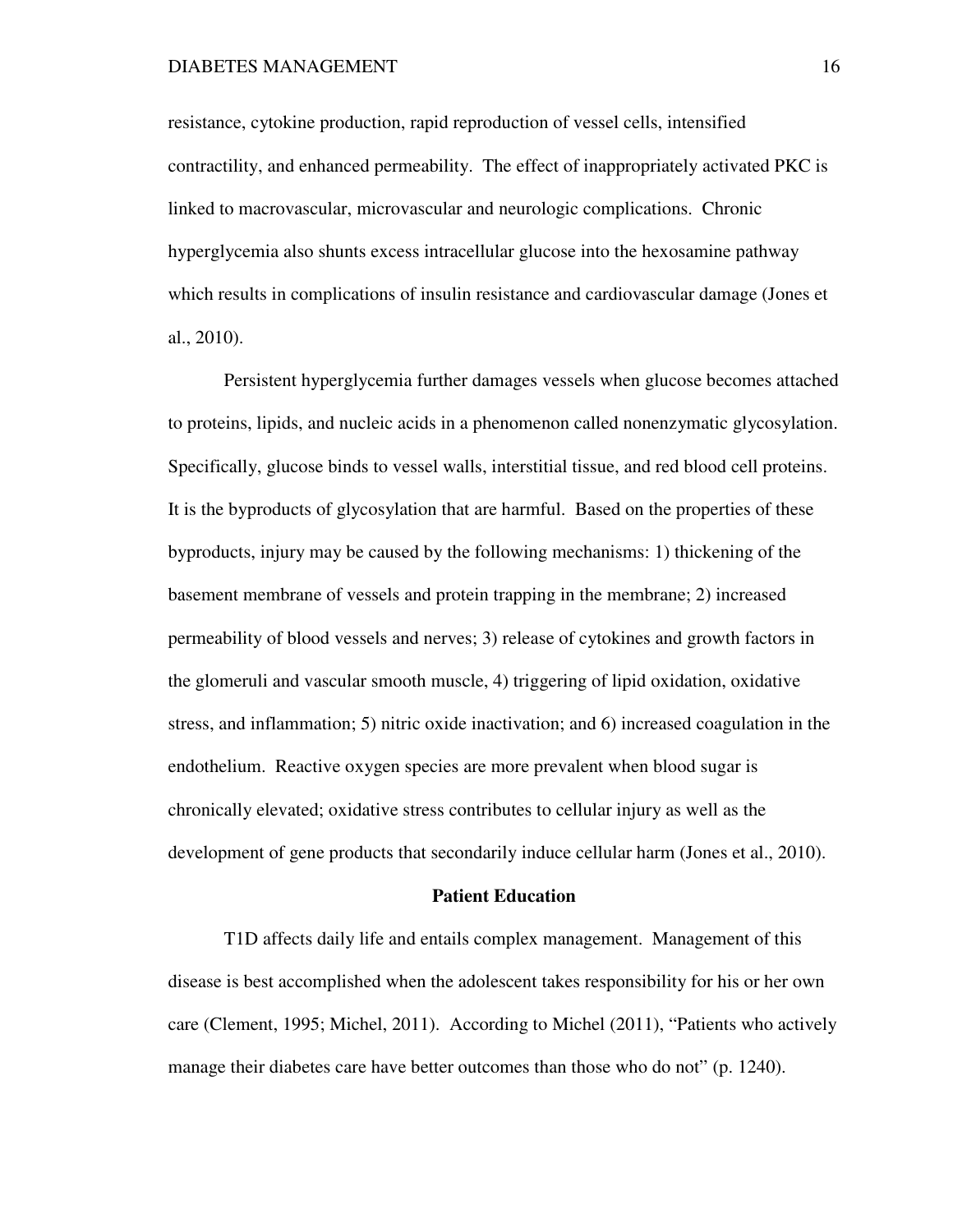Clement (1995) defined diabetes self-management education as "the process of providing the person with diabetes with the knowledge and skills needed to perform self-care, manage crises, and make lifestyle changes required to successfully manage the disease" (p. 1204). The goal of diabetes education is for the patient to be empowered to be highly knowledgeable and the most active participant in his or her own healthcare (Clement, 1995).

# **Emergent Education Needs**

 At diagnosis, the patient will need to have an understanding of the basic survival skills until more comprehensive understanding can be developed (Lange et al., 2014). It is important to have a parent or legal guardian present because much of the self-care activities and information will have to be taught to the patient at home, requiring the parent to ensure adherence to the diabetes regimen during the early stages of the disease (Jaacks et al., 2014). Knowledge of adolescent development and learning abilities will enhance the provider's communication with the patient as well as contribute to better patient understanding and adherence to the teaching (Coffen & Dahlquist, 2009). It is important to explain the diagnosis to the adolescent and to assuage any feelings of guilt or regret by affirming that the patient did not do anything to cause T1D. The patient will need to integrate the use of insulin into daily life immediately. Explaining the digestion of carbohydrates and functions of insulin will help the patient understand why insulin is needed at so frequently throughout the day. Thus, education regarding the disease process of T1D is beneficial and provides a basis for understanding of the treatments and complications related to diabetes (Lange et al., 2014).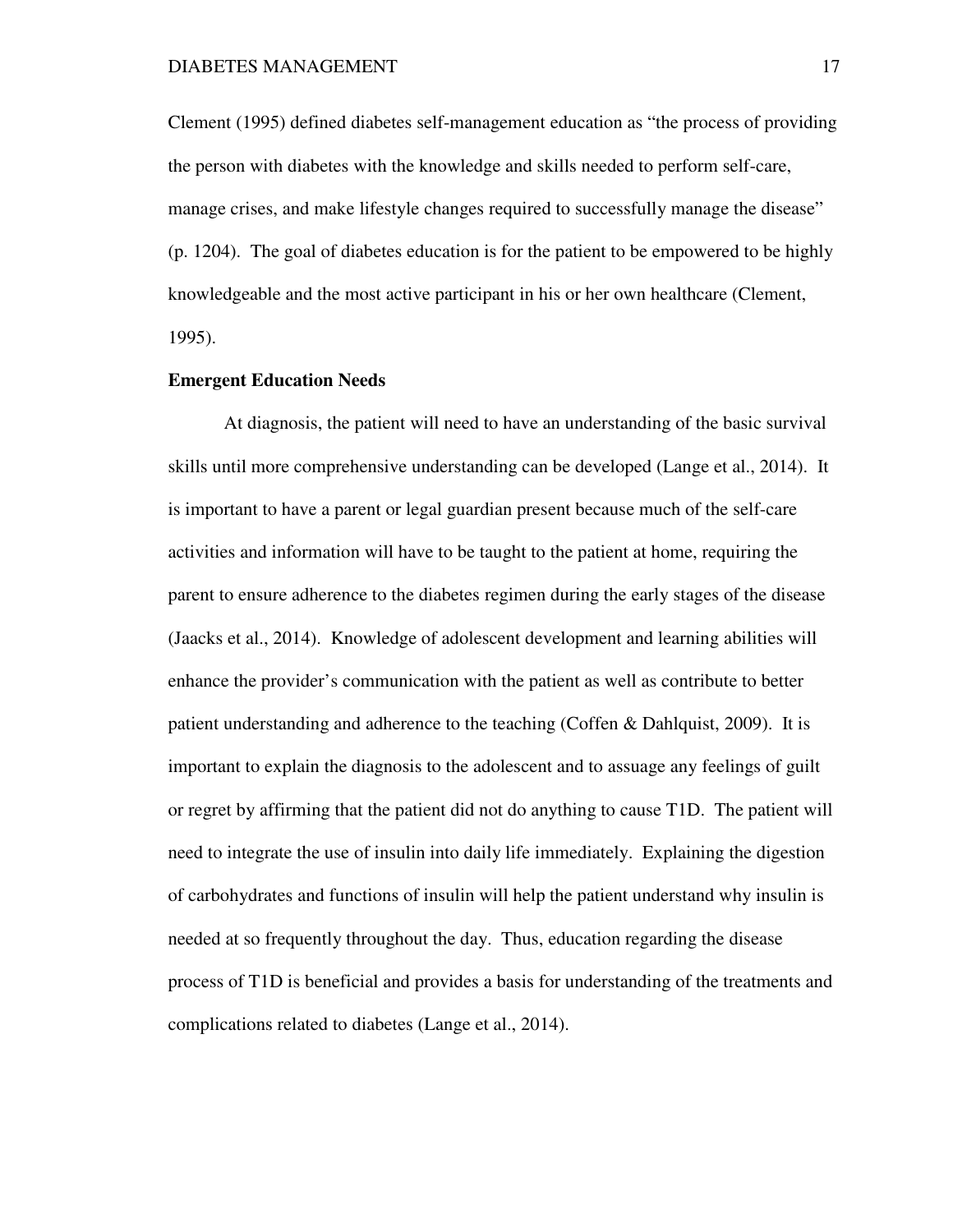The initial diabetes education must also serve to build up a basic skill set in the patient because the patient is the most effective regulator of his or her body. Blood glucose monitoring and insulin injection techniques are the most important skills involved in diabetes self-care. Knowledge regarding the relationship of blood glucose levels and insulin administration should be addressed during this portion of the educational process. The patient should be educated on sources of carbohydrates and carbohydrate counting to quantify insulin administration (Lange et al., 2014).

 After the basics of self-care are addressed, the healthcare provider should explain the detriments of uncontrolled blood sugar. Patients with T1D need to understand their physiological needs and be able to recognize the signs of hypoglycemia and hyperglycemia. This understanding will develop over time; however, in the beginning the provider should help the patient think through the triggers of hypoglycemia and hyperglycemia. Dietary choices, exercise, hormonal influences, insulin administration levels, peer pressure, and feelings of shame or embarrassment can all lead to a deviation in a patient's normal blood glucose levels. The patient should be taught to consider the circumstances in which these adverse effects occur, along with the accompanying signs and symptoms, treatment, management, and prevention of abnormal blood glucose levels. The goal is for the patient to be informed and empowered to respond to his or her own body and to maintain a healthy lifestyle (Lange et al., 2014).

 The initial treatment concludes by addressing the use of medical alert identification accessories, available diabetes support services, home and school diabetes management, psychological adjustment, emergency contacts, and integration of the selfcare activities into the patient's everyday life. The provider should stress the importance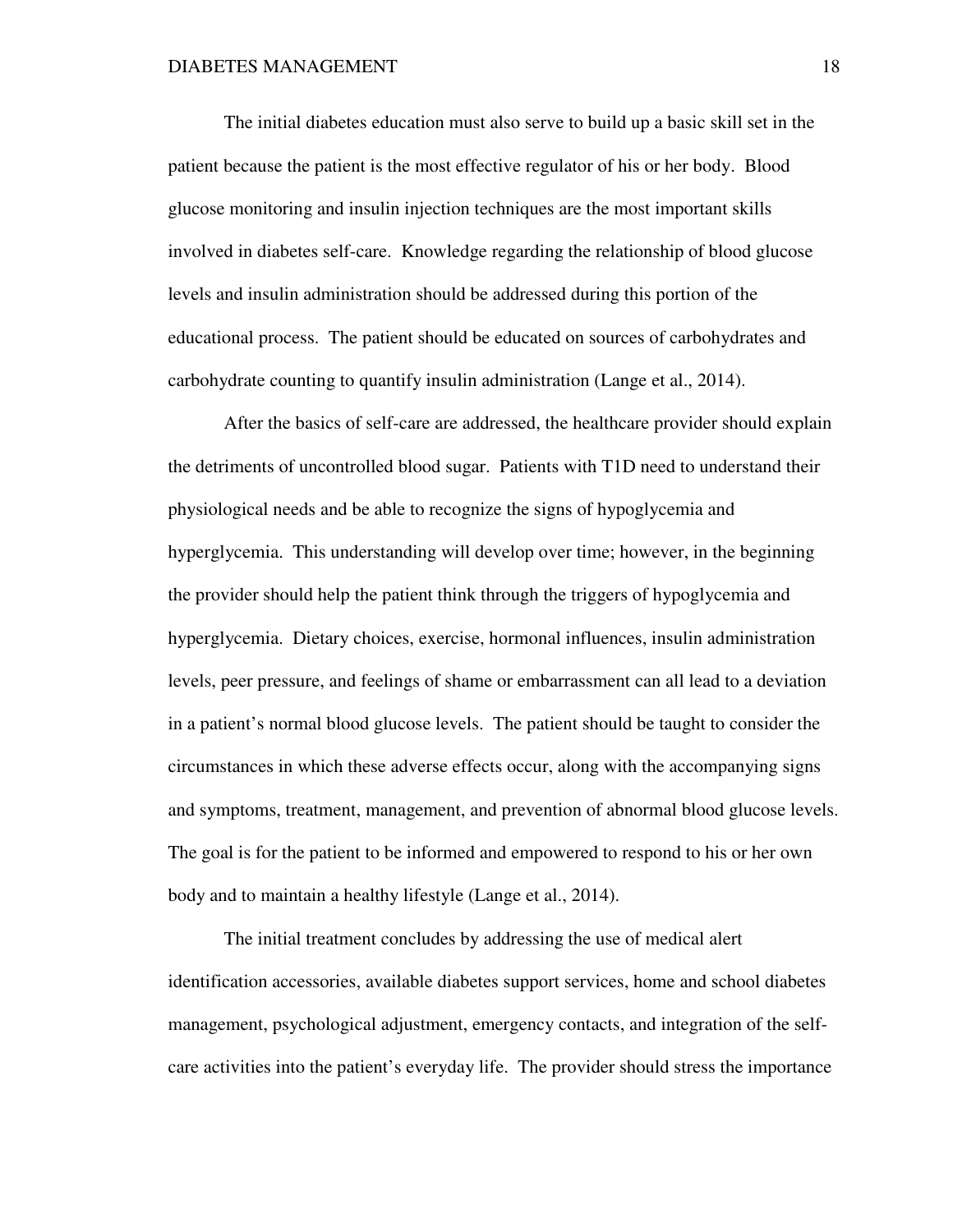of continuing care and form a plan for regular appointments with the patient. Diabetes self-management is an enormous task for any person, and not all the information and teaching can be effectively received by an adolescent during the initial visit. Ongoing education is necessary for successful outcomes as the patient will encounter new experiences and individual problems with this disease (Lange et al., 2014).

 Initial and continuing education involve life-changing tasks that the pediatric patient must put into practice to be healthy. Success is not likely to be obtained if the adolescent patient is responsible for the totality of self-care and glycemic control. Coffen and Dahlquist (2009) have proposed four implications of diabetes education with young patients. First, diabetes education for adolescents requires a collaborative team approach to diabetes education, involving input from physical health professionals, mental health professionals, and diabetes educators in the effort to bring developmentally appropriate teaching to the patient. These professionals must also be able to discern when the teaching is more appropriate for parents to receive if the adolescent is developmentally unable to handle the teaching (Coffen & Dahlquist, 2009).

 Second, in recognition of the magnitude of the diabetes regimen, promoting adherence to a specific aspect of self-care is better than stressing compliance to the grand scheme of diabetes self-care. Inviting in a whole new lifestyle is seemingly impossible to an adolescent patient. An overwhelming feeling may lead the patient to lose hope and give up on trying to cope. Instead of presenting an overall picture of diabetes selfmanagement "it may be best to maintain a realistic depth of detail in assessment but reduce the breadth of what one strives to evaluate at any one point in time" (Coffen  $\&$ Dahlquist, 2009, p. 306).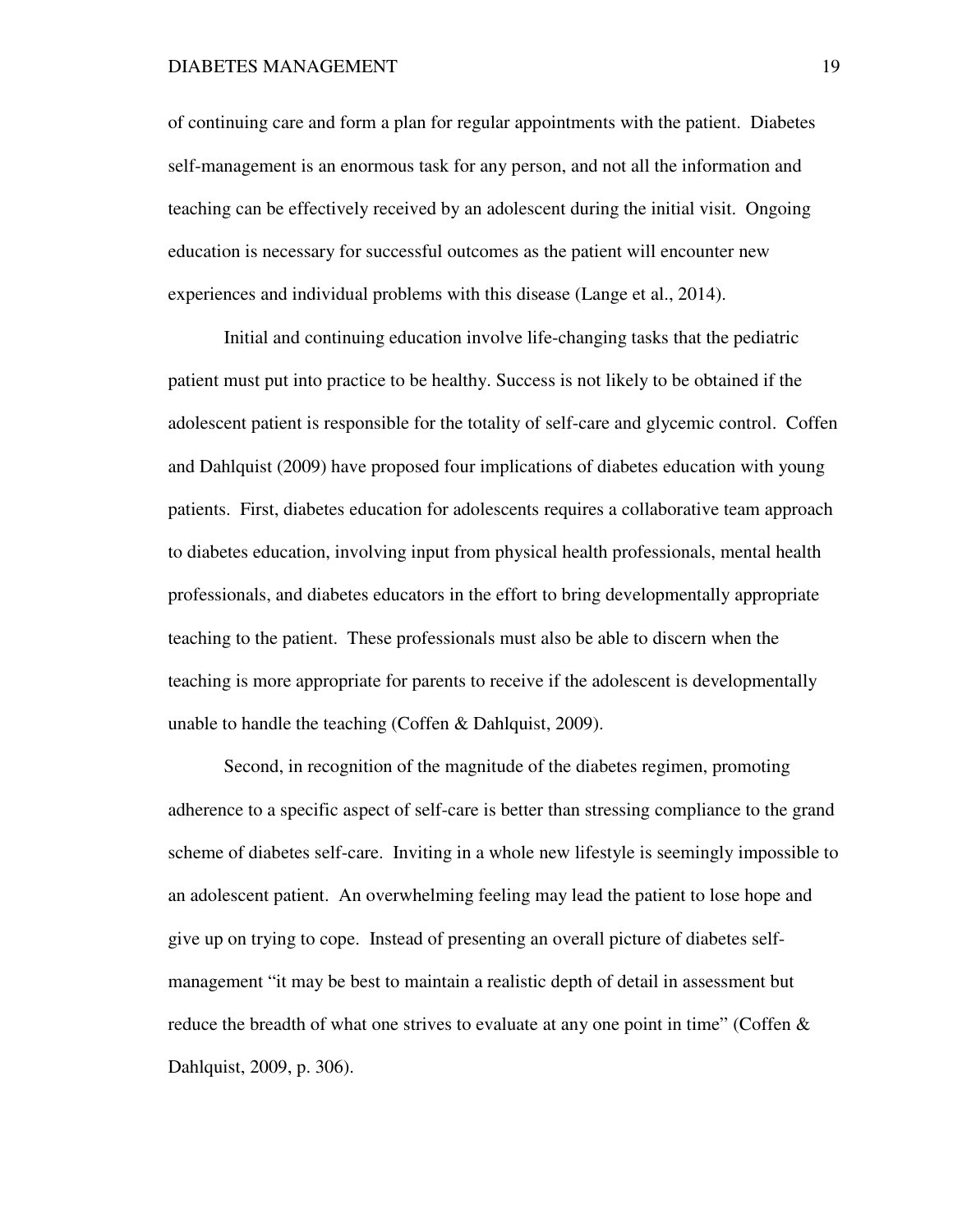Third, interventions can be more focused and concise with implementation of detailed task analyses rather than analyses of every single aspect of patient adherence. Intervention programs often cover all facets of diabetes care without targeting the patient's particular needs for intervention. In this light, interventional efforts are more efficient when guided by knowledge of the patient's specific behavior problems (Coffen & Dahlquist, 2009).

 Finally, "Although the ultimate goal is for all youth with diabetes to be competent self-managers of their illness, the process of transferring control of the myriad selfmanagement tasks to the youth must be gradual (Coffen & Dahlquist, 2009, p. 306). Every young person can do something to care for his or her diabetes, however, educators should promote patient involvement in self-care rather than responsibility for self-care. The parent-adolescent team is the best approach to diabetes self-management when the parents gradually transfer responsibility for self-care tasks over to the adolescent at appropriate benchmarks (Coffen & Dahlquist, 2009).

# **Continuing Education**

 After the initial diagnosis, the patient with T1D needs to continue to meet with healthcare providers on a regular basis in order to progress in self-care. In these regular meetings, the patient should develop a deeper understanding of diabetes and metabolism.  $HgbA_{1c}$  should be introduced and explained to the patient so that the patient understands how regimen adherence and long-term goals are assessed.  $HgbA_{1c}$  goals should be discussed during the primary care appointments that follow the initial diagnosis. Nutrition planning can be geared more toward the patient's personal preferences and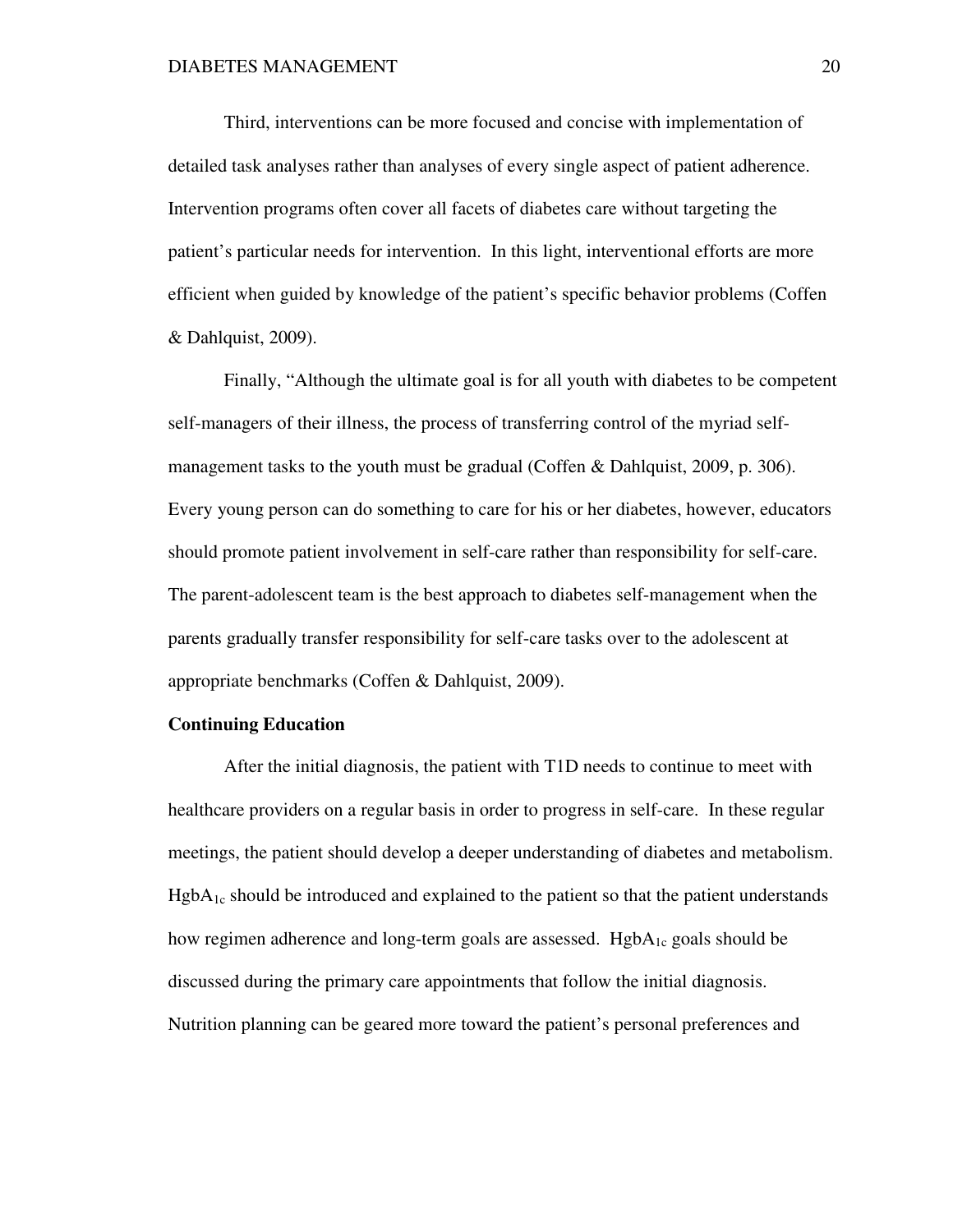realistic nutritional goals can be made as the patient discusses the regimen with the provider regularly (Lange et al., 2014).

 The psychological issues that a patient with T1D may experience cannot be sufficiently addressed during the initial diagnosis. As the patient continues to live with the disease new emotions and experiences will arise in the patient's life and need to be discussed as they come. Issues such as diabetic crises, hypoglycemia and glucagon treatment, and diabetes management during illness are all factors for which the patient will need to develop competencies. Problem-solving in these situations is enhanced by previous education (Lange et al., 2014).

 Adherence to the diabetes regimen is a difficult task for a person at any developmental level (Schiffrin, 2001). Discussing the patient's ambivalence and barriers to adherence is a pertinent intervention for adolescent patients (Trast, 2014). Meeting with a trusted healthcare provider on a regular basis allows for identification of these barriers and provides support for patient-specific interventions. Educating the patient about the long-term vascular complications of uncontrolled diabetes is an important motivational factor, but should be communicated in such a way that is not overwhelming for the patient (Lange et al., 2014).

 Finally, continuing education serves as a platform for discussing areas of life that are affected by the patient's diabetes. Holidays and periods with less structure require the same nutritional vigilance and care as the structured times. These times call for increased planning and foresight of the physical needs and psychosocial pressures that the adolescent will face. The strict dietary needs can make traveling difficult for diabetics, and the healthcare provider should address the issues by gathering and assessing ideas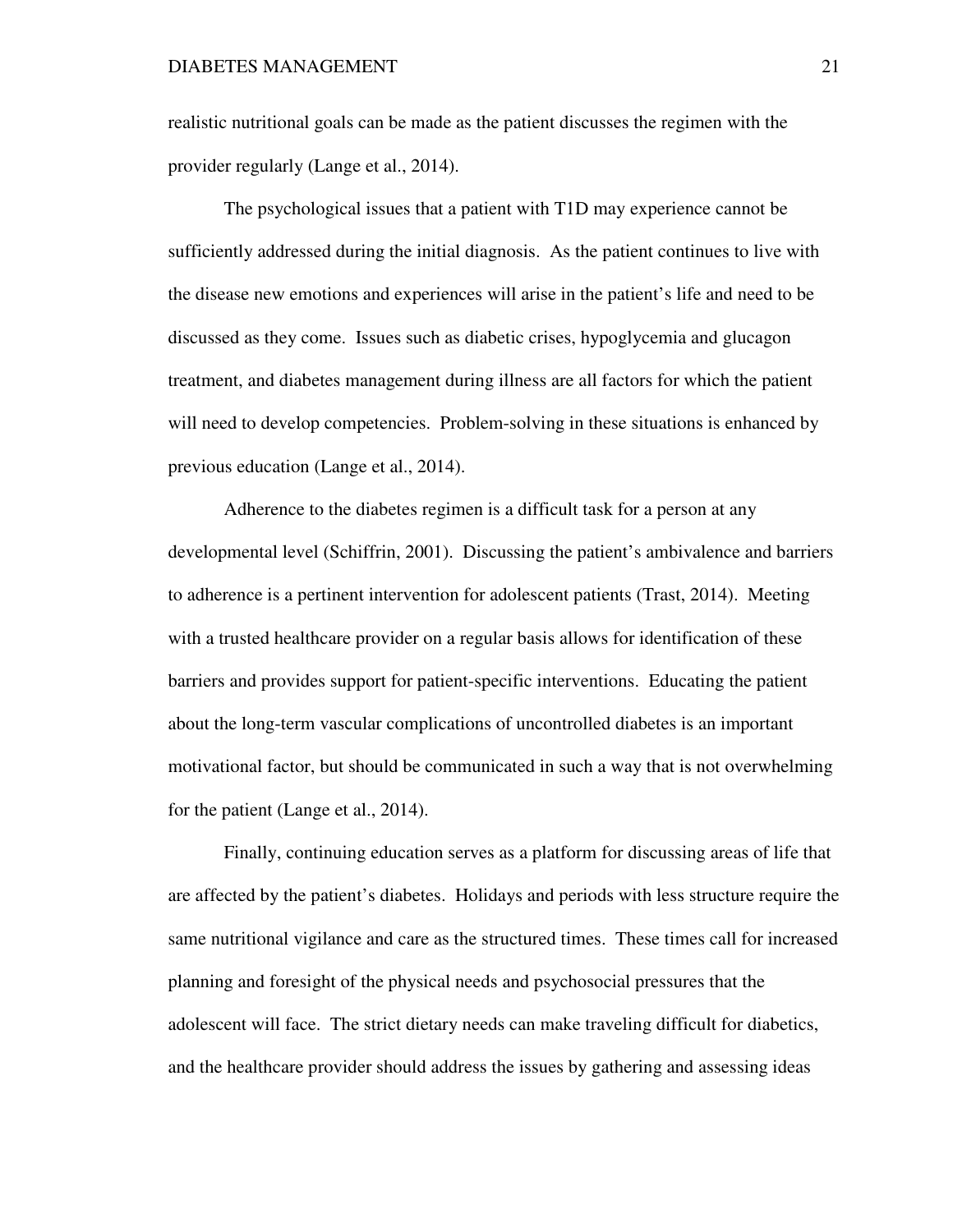while the patient is in a safe environment. Substance abuse, academic achievement, employment, driving privileges, sexuality and new research findings should also be brought into the ongoing patient-provider conversation as these issues will present unique challenges for the patient with T1D (Lange et al., 2014).

# **Adolescent Development**

 In adolescence, a person begins to move from concrete operational thinking to formal operational thinking. Their ideas are more adaptable and flexible and they are able to assimilate new information into their framework of life more easily than could a school-age child. They can think about long-term scenarios more effectively and are able to consider paradoxes and inconsistencies and can make logical deductions based on facts. Adolescents can think about abstract concepts such as love and hope, they can think about their own thinking and about the thoughts of others. In fact, they are generally very concerned about the thoughts other people might have about them (Kollar, 2013).

 Adolescence is characterized psychosocially by a search for identity. Insecurity is rampant among adolescents as their bodies change on the inside and their appearance is transformed. The roles the adolescent played as a child no longer fit the perceived demands of his peer-group. An adolescent is intensely concerned with social acceptance. He or she will do seemingly anything to achieve acceptance into a group. In this endeavor, an adolescent seeks to find how his or her role fits with the fashions and values of his or her peers. Developing personal values and integrating them with those of the society are important processes of adolescence (Franklin & Prows, 2013).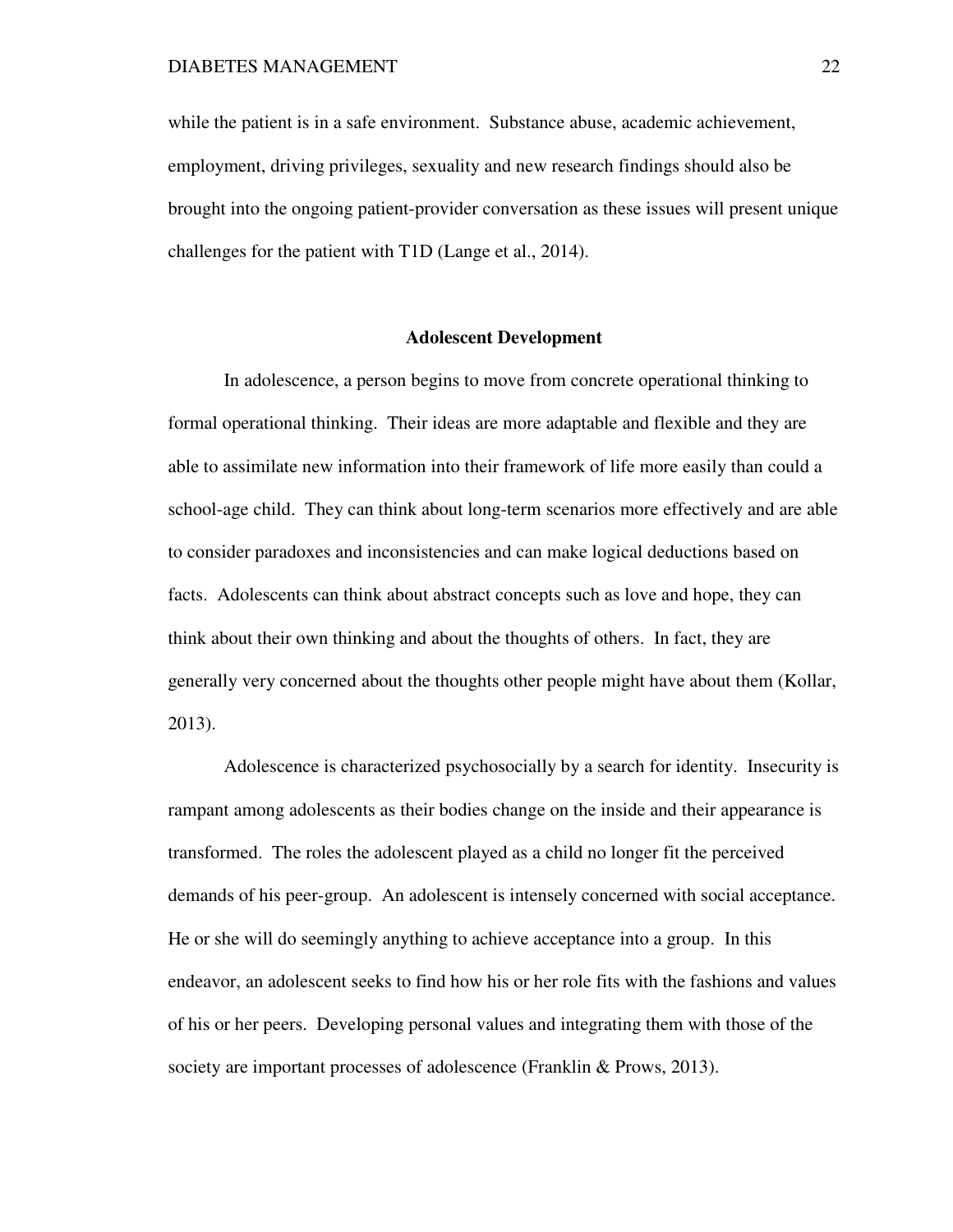Developmental changes during adolescence include profound physiologic changes that affect diabetes care. The rapid growth and development that occur during puberty is linked to many changes, including an increase in growth hormone (GH) and insulin-like growth factor-1 (IGF-1) levels (Trast, 2014). GH works to promote growth and development, increases blood glucose levels, and diminishes glucose utilization as a fuel source. GH secretion is doubled during puberty (Matfin, 2009). GH and IGF-1 both lead to insulin resistance and, therefore, adolescent patients will need to administer more insulin than their younger and older counterparts (Trast, 2014).

 The psychosocial aspects of adolescence predispose this age group to decreased glycemic control. Adolescent patients with T1D are different from their peers at a time when they feel increased pressure to conform to social standards. Body image stressors are often difficult for diabetic patients. They must consciously and continuously manage the life sustaining actions of insulin, which their peers never have to consider. At times, the intense desire for social acceptance may trump the motivation to care for basic physiologic needs because self-care activities may feel embarrassing and cause the adolescent to stand out in an undesirable way. These psychosocial factors combined with a physiologic increase in counter-regulatory hormones require a developmentally appropriate intervention by healthcare professionals (Trast, 2014).

#### **Motivational Interviewing (MI)**

 Motivating an adolescent to prioritize diabetes self-care despite the strong tendencies to give in to competing social pressures must go beyond a simple transferring of knowledge from the healthcare provider to the patient. According to Trast (2014), adolescents live healthier lives when their parents are supportive, care is individualized,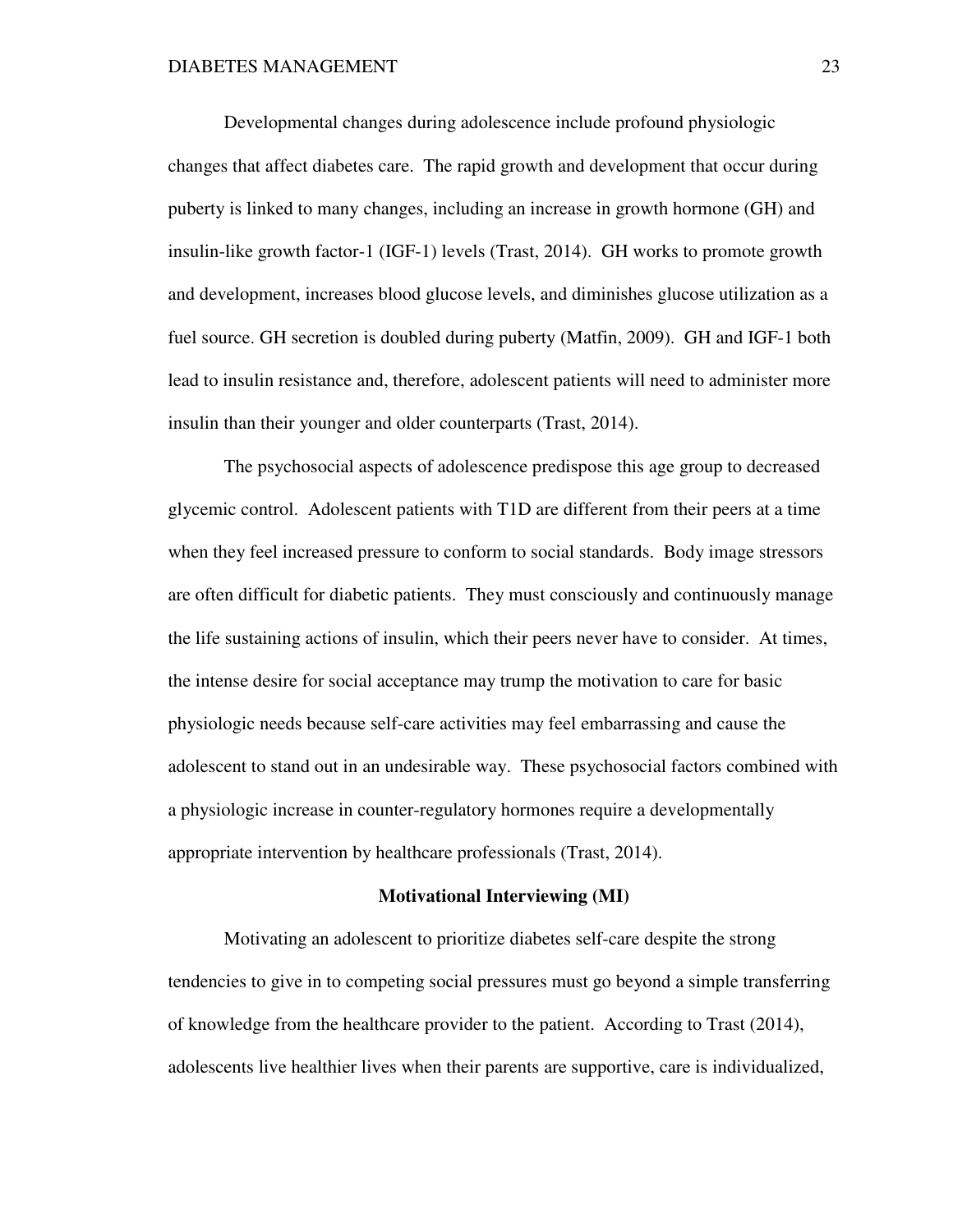care includes psychosocial and psychological support, and their illnesses is not a major source of family strife. MI is a behavioral change counseling method that is focused on helping patients surface their own desires to change rather than using pedagogical means to promote change. In various clinical trials, patients who were exposed to MI were more likely than their counterparts to participate in their care, participate in follow-up visits, comply with glucose monitoring, maintain better glycemic control, and experience fewer adverse effects and hospitalizations (Rollnick et al., 2007).

 MI is based on the premises that motivation for change can be developed within a therapeutic relationship and that people want to change but are often hindered by their own ambivalence. For example, a 14-year old diabetic boy may have a habit of eating large amounts of candy with his friends when they are together. He knows that this practice negatively effects blood sugar control, but to abstain would separate him from his peers and cause him to stand out in an undesirable way. Unfortunately, these warring thoughts often leave a patient feeling bewildered and no change occurs (Rollnick et al., 2007). The MI intervention is fueled by the idea that "motivation for change is actually quite malleable and is particularly formed in the context of relationships" (Rollnick et al., 2007, p. 6).

 The technique of MI is described as being collaborative, evocative, and protective of patient autonomy. These three characteristics make MI an appealing and effective technique in dealing with adolescent patients. First, MI is a collaborative process in that it is conversational, a dialogue in which both sides influence the end result. This collaboration allows for specificity and individualization of care. It also allows the adolescent to feel respected and essential to the healthcare process because his or her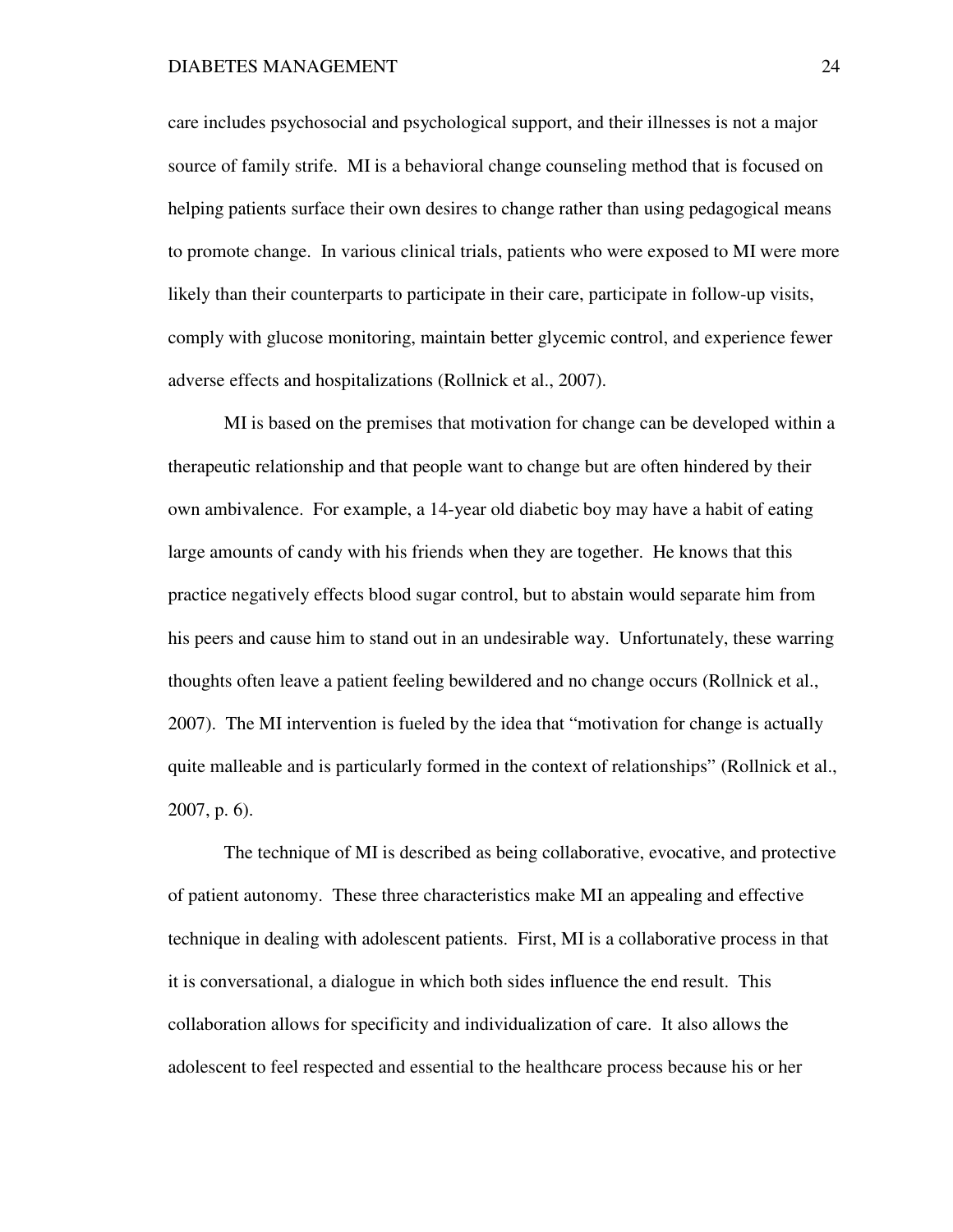ideas are integral to the process. The ability of the adolescent to exhibit formal thinking patterns enables the adolescent to recognize and discuss ambivalence to change. Secondly, MI is evocative. Instead of telling the patient what to do, the goal is to elicit the healthy desires existing within the patient. Drawing these out of the patient is more powerful than trying to persuade the patient to do what the provider wants. The MI technique takes into account the idea that human nature intrinsically resists coercion. People want to be healthy, but their desires and efforts toward health are often buried under loads of fears and misconceptions about the demands of healthy living. Thirdly, MI honors patient autonomy. The technique hinges on the patient's choice to change. A healthcare provider cannot really make the patient do anything to promote health. Despite the risk of the patient making unhealthy choices, a technique free of coercion is an important factor in behavioral change. These three MI characteristics are to permeate the environment of the conversation with the patient in need of behavioral change (Rollnick et al., 2007).

 When MI is put into practice, the provider will turn away from reflexive correcting, seek out the patient's intrinsic motivation factors, listen to the patient empathetically, and empower the patient to accomplish healthy change. MI is accomplished through establishment of a therapeutic provider-patient relationship in which the provider resists the tendency to persuade the patient to do what the provider desires. When a provider learns of an unhealthy pattern in the patient, it is natural for the provider to tell the patient that they should put a stop to the behavior. Yet this "righting reflex" puts the patient on the defensive and does not allow the patient to explore his or her own desires to change (Rollnick et al., 2007, p. 7). Rather, it brings forth the surge of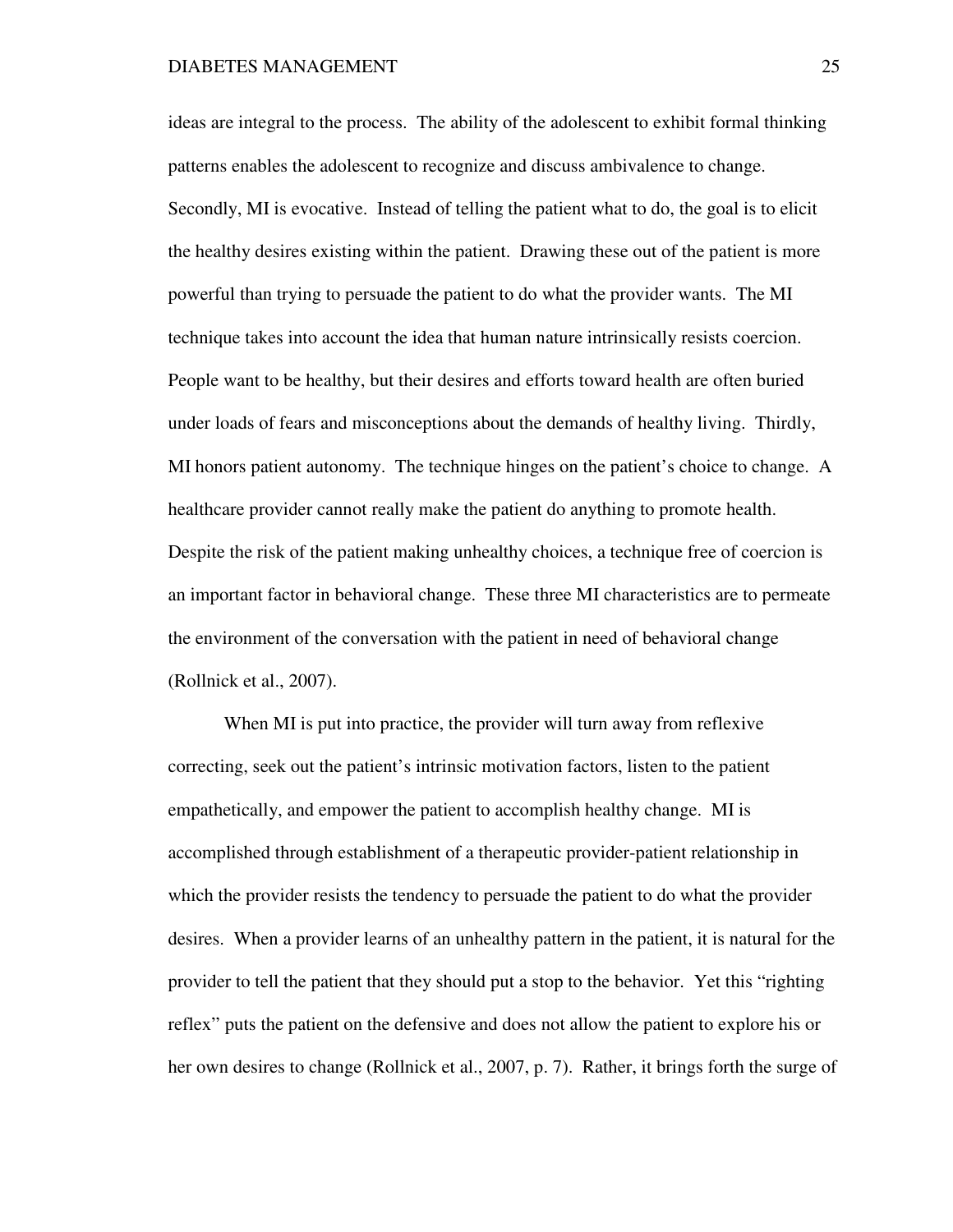fears and ambivalence within the patient which leads the patient to resist change. Instead, the provider will search out the patient's motivational sources and desires. In this exploration, the provider must practice good listening skills and exhibit empathy. MI is built on the provider first being a learner and then guiding the patient to explore the findings (Rollnick et al., 2007). In the words of Pascal (n.d.), "People are generally better persuaded by the reasons which they have themselves discovered than by those which have come into the mind of others" (para. 10). Finally, the provider empowers the patient to implement the change that he or she already desires. Therefore, the practice of MI is guided by these four principles of resisting, understanding, listening, and empowering (Rollnick et al., 2007).

 It has been established that diabetics experience better glycemic control when they are the main proponents of their own healthcare (Michel, 2011). MI is an excellent behavior change technique to use in the care of T1D patients transitioning into adolescence because it calls for an environment of patient empowerment and collaboration, which foster a positive identity formation (Rollnick et al., 2007). As children enter into adolescence, they become more and more responsible for their own diabetes care and parental supervision tends to diminish. Because of this, care should focus on building internal motivation rather than an external reward system (Naar-King & Ellis, 2011). Clinical trials have found that exposure to MI positively correlates with increased utilization of healthcare, stronger commitment to blood glucose monitoring, and better glycemic control (Rollnick et al., 2007).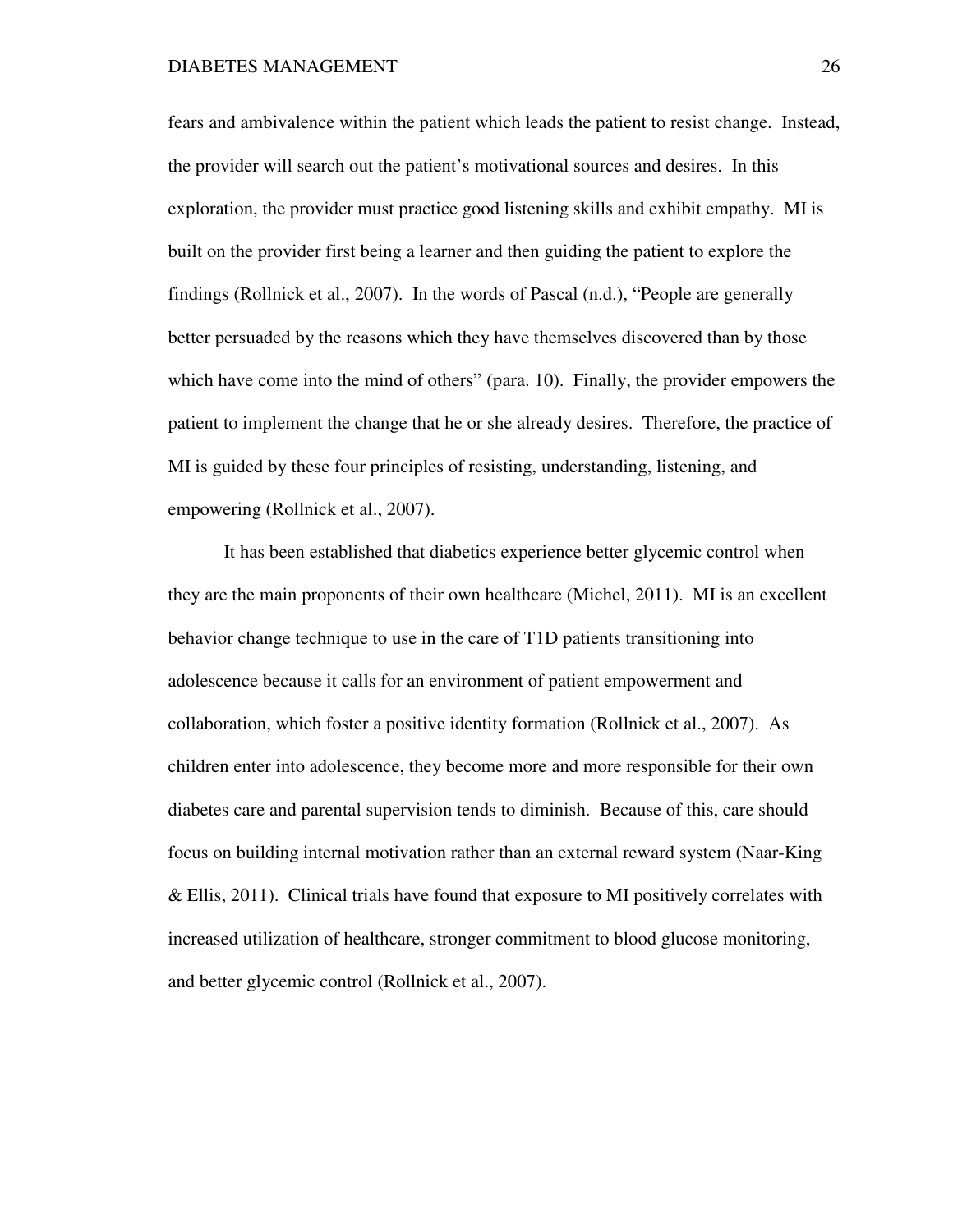## **Conclusion**

 T1D is a life-threatening disease that necessitates drastic lifestyle demands. Adherence to the diabetes self-management regimen is important for both emergent and long-term health outcomes. Adolescent patients face significantly different psychological and physical challenges to regimen adherence than do children and adults; therefore, patient education for diabetic adolescents must be tailored to the specific aspects of their development. The healthcare professional's role is to provide the patient with the necessary tools for managing care, both physical and psychological. Describing the selfcare activities and lifestyle changes required for diabetes self-management is the first step in pursuing optimal clinical outcomes. Helping the patient to walk through his or her ambivalence to change must then be addressed continuously. MI is an effective behavioral change technique that empowers the patient to change by addressing developmental and personal barriers to change and promoting his or her intrinsic desire to achieve optimal health. Because of the positive outcomes associated with utilizing MI in chronic diseases, MI should play a role in every adolescent's T1D care.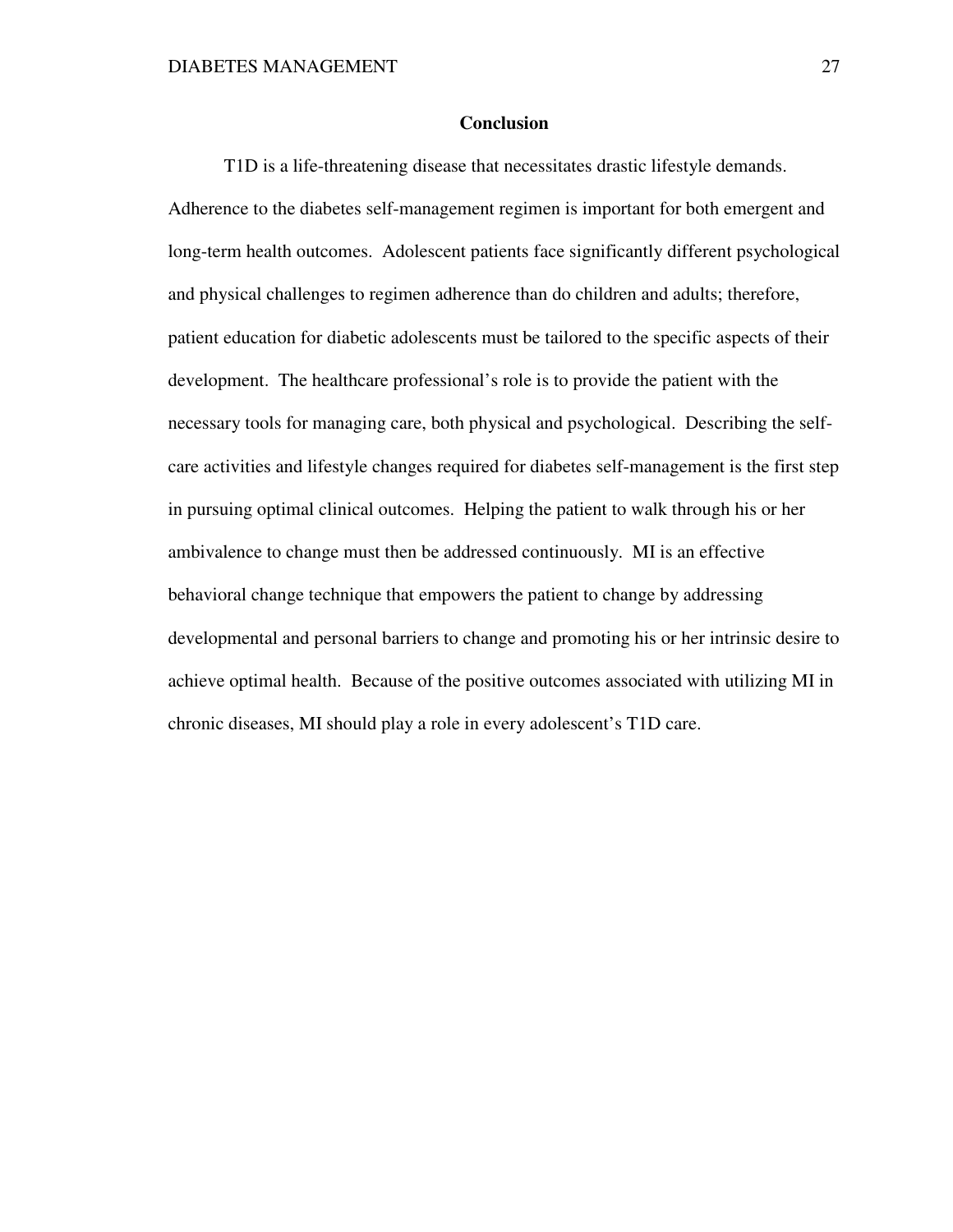### References

Brashers, V. L., & Jones, R. E. (2010). Mechanisms of hormonal regulation. In K. L. McCance, S. E. Huether, V. L. Brashers, & N. S. Rote (Eds.), *Pathophysiology: The biologic basis for disease in adults and children* (pp. 696-726). Maryland Heights, MO: Elsevier.

Christie, D., Strange, V., Allen, E., Oliver, S., Chi, I., Wong, K.,…& Elbourne, D. (2009). Maximising engagement, motivation and long term change in a structured intensive education programme in diabetes for children, young people and their families: Child and adolescent structured competencies approach to diabetes education (CASCADE). *BioMed Central Pediatrics, 9*(57). doi:10.1186/1471- 2431-9-57

- Clement, S. (1995). Diabetes self-management education. *Diabetes Care, 18*(8), 1204- 1214. doi: WOS:A1995RM11300026
- Coffen, R. D., & Dahlquist, L. M. (2009). Magnitude of type 1 diabetes self-management in youth: Health care needs diabetes educators. *The Diabetes Educator, 35*(2), 302-308. doi: 10.1177/0145721708327534
- The Diabetes Control and Complications Trial Research Group. (1993). The effect of intensive treatment of diabetes on the development and progression of long-term complications in insulin-dependent diabetes mellitus. *The New England Journal of Medicine, 329*(14), 977-986. doi: 10.1056/NEJM199309303291401
- Docherty, S. L., Barfield, R. Thaxton, C., & Brandon, D. (2013). Quality of life for children living with chronic or complex diseases. In M. J. Hockenberry & D.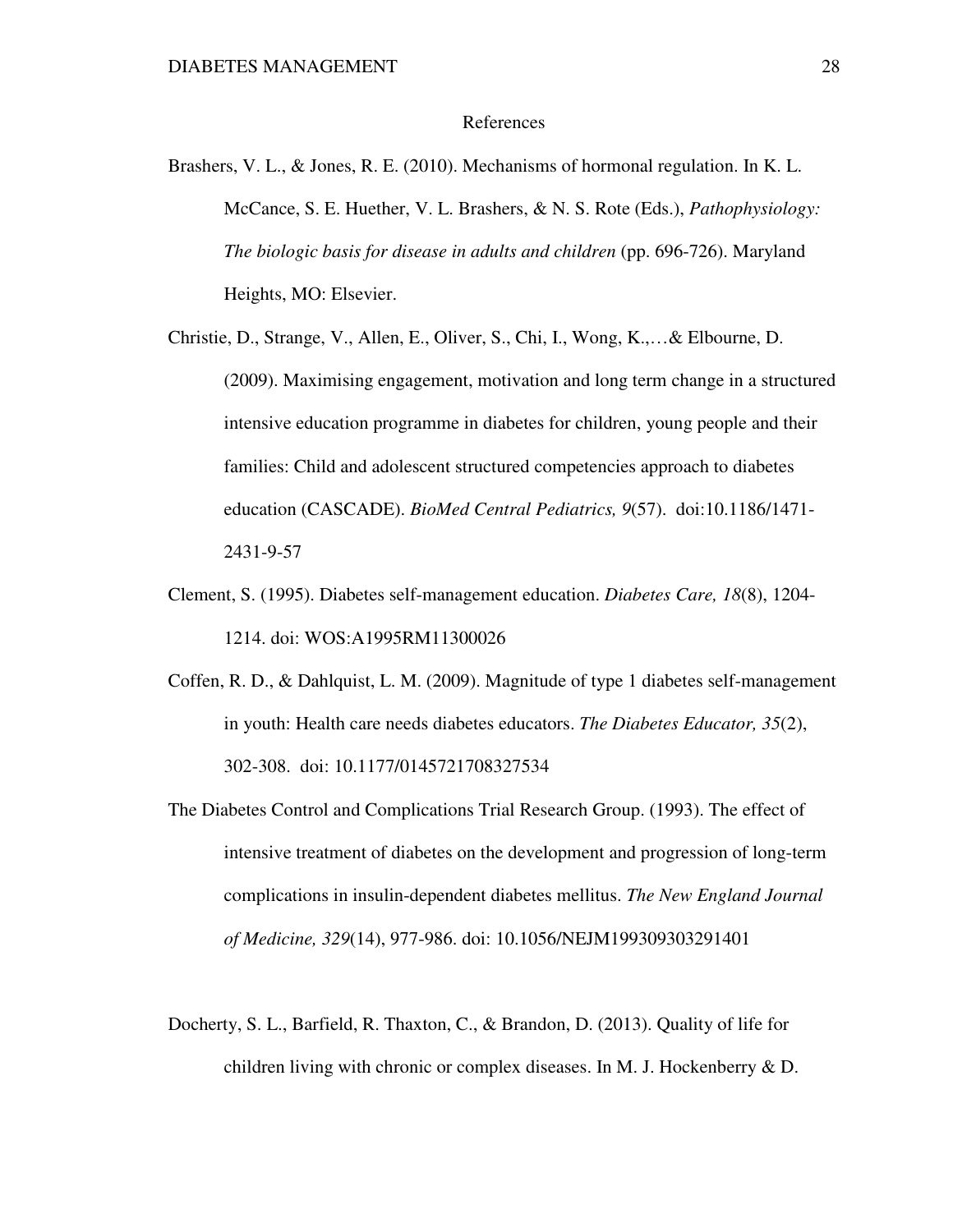Wilson (Eds.), *Wong's Essentials of Pediatric Nursing* (pp. 536-569). St. Louis, MO: Elsevier.

- Franklin, Q., & Prows, C. (2013). Developmental and genetic influences on child health promotion. In M. J. Hockenberry & D. Wilson (Eds.), *Wong's Essentials of Pediatric Nursing* (pp. 64-85). St. Louis, MO: Elsevier.
- Guven, S., Matfin, G., & Kuenzi, J. A. (2009). Diabetes mellitus and the metabolic syndrome. In C. Porth & G. Matfin (Eds.), *Pathophysiology: Concepts of altered health states* (pp. 1047-1077). Philadelphia: Lippincott Williams & Wilkins.
- Harvey, R. A., & Ferrier, D. R. (2011). *Biochemistry* (5th ed.). R. A. Harvey (Ed.). Baltimore, MD: Lippincott Williams & Wilkins.
- Kollar, L. M. (2013). Health promotion of the adolescent and family. In M. J. Hockenberry & D. Wilson (Eds.), *Wong's Essentials of Pediatric Nursing* (pp. 476-497). St. Louis, MO: Elsevier.
- Jaacks, L. M., Bell, R. A., Dabelea, D., D'Agostino, R. B., Dolan, L. D., Imperatore, G., . . . Mayer-Davis, E. J. (2014). Diabetes self-management education patterns in a US population-based cohort of youth with type 1 diabetes. *The Diabetes Educator, 40*(1), 29-39. doi: 10.1177/0145721713512156
- Jones, R. E., Brashers, V. L., & Huether, S. E. (2010). Alterations of hormonal regulation. In K. L. McCance, S. E. Huether, V. L. Brashers, & N. S. Rote (Eds.), *Pathophysiology: The biologic basis for disease in adults and children (pp. 727-*780). Maryland Heights, MO: Elsevier.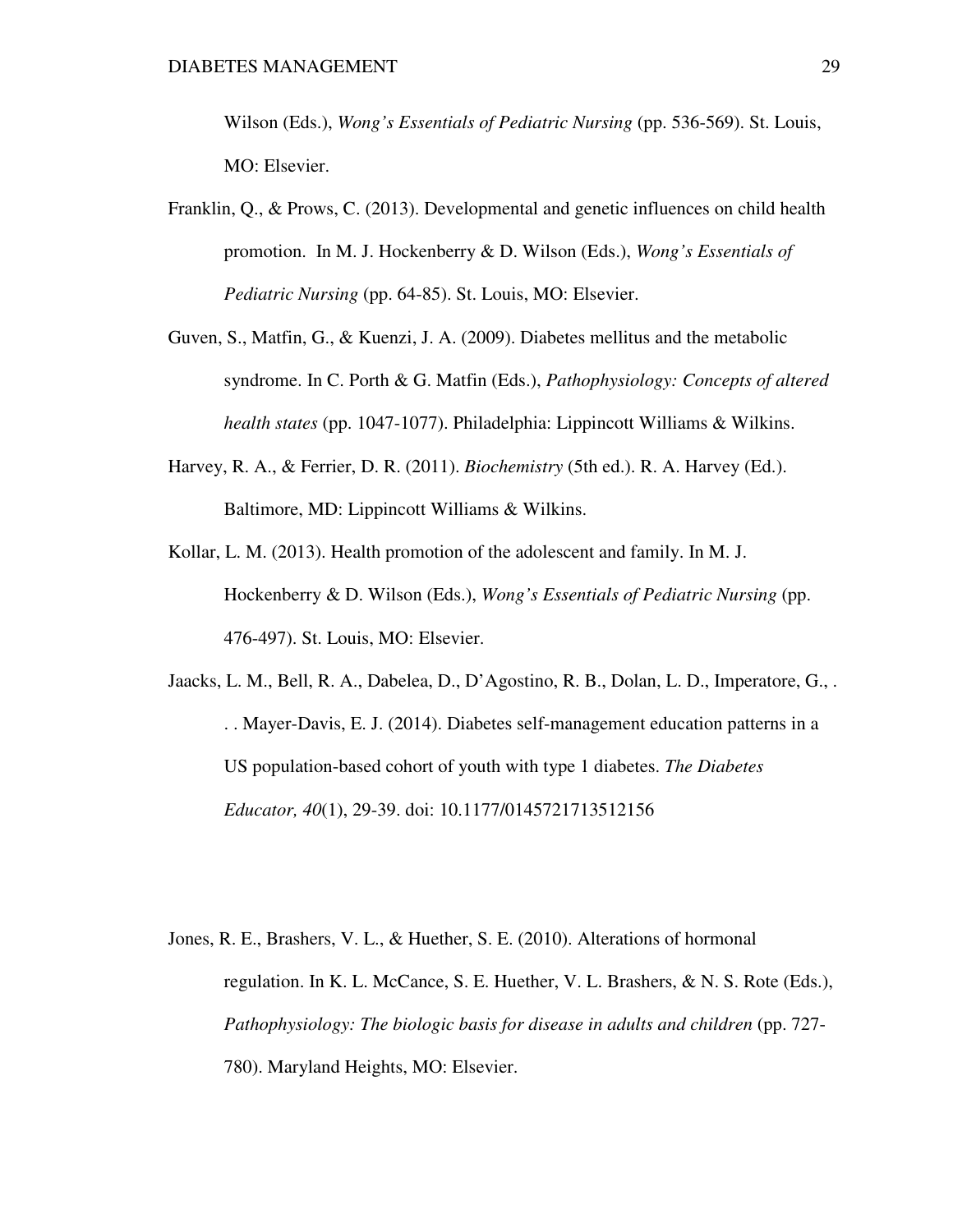- Lange, K., Swift, P., Pańkowska, E., & Danne, T. (2014). Diabetes education in children and adolescents. *Pediatric Diabetes, 15,* 77–85. doi: 10.1111/pedi.12187
- Lowes, L., & Fernandes, T. (2008). Managing type 1 diabetes in childhood and adolescence. *Nursing Standard, 22*(44), 50-56.
- Matfin, G. (2009). Disorders of endocrine control of growth and metabolism. In C. Porth & G. Matfin (Eds.), *Pathophysiology: Concepts of altered health states* (pp. 1021- 1046). Philadelphia: Lippincott Williams & Wilkins.
- Michel, B. (2011). Diabetes mellitus. In S. L. Lewis, S. R. Dirksen, M. M. Heitkemper, L. Bucher, & I. M. Camera (Eds.), *Medical-surgical nursing: Assessment and management of clinical problems* (pp. 1218-1254). St. Louis, MO: Elsevier.
- Naar-King, S., & Suarez, M. (2011). Introduction: Why motivational interviewing with adolescents and young adults**.** In S. Naar-King & M. Suarez (Eds.), *Motivational interviewing with adolescents and young adults* (pp. 3-9). Retrieved from http://www.ebrary.com
- Naar-King, S., & Ellis, D. A. (2011). Self-care for chronic medical conditions. In S. Naar-King & M. Suarez (Eds.), *Motivational interviewing with adolescents and young adults* (pp. 145-150). Retrieved from http://www.ebrary.com
- Pascal, B. (n.d.). *Pensées.* Grand Rapids, MI: Generic NL Freebook Publisher.
- Rollnick, S., Miller, W., & Butler, C. (2007). *Motivational interviewing in health care: Helping patients change behavior.* Retrieved from http://www.ebrary.com
- Roper, S., Call, A., Leishman, J., Ratcliffe, G. C., Mandleco, B. L., Dyches, T. T., & Marshall, E. S. (2009). Type 1 diabetes: Children and adolescents' knowledge and